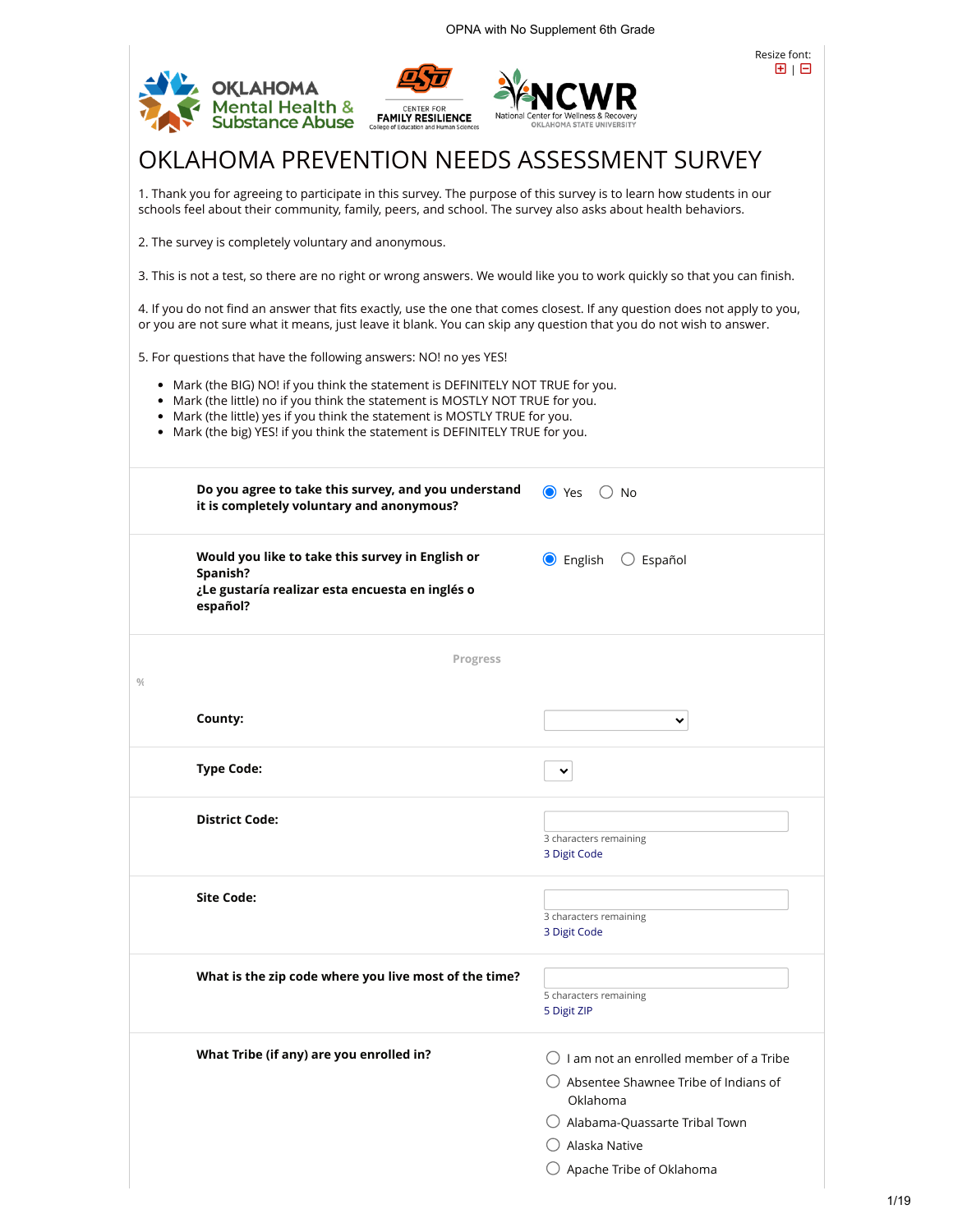- ◯ Caddo Nation of Oklahoma
- $\bigcirc$  Cherokee Nation
- $\bigcirc$  Cheyenne and Arapaho Tribes
- $\bigcirc$  Chickasaw Nation
- $\bigcirc$  Choctaw Nation of Oklahoma
- $\bigcirc$  Citizen Potawatomi Nation
- $\bigcirc$  Comanche Nation
- $\bigcirc$  Delaware Nation
- $\bigcirc$  Delaware Tribe of Indians
- $\bigcirc$  Eastern Band of Cherokee Indians
- $\bigcirc$  Eastern Shawnee Tribe of Oklahoma
- Fort Sill Apache Tribe of Oklahoma
- $\bigcirc$  Iowa Tribe of Kansas and Nebraska
- $\bigcirc$  Iowa Tribe of Oklahoma
- $\bigcirc$  Kaw Nation
- $\bigcirc$  Kialegee Tribal Town
- $\bigcirc$  Kickapoo Tribe of Indians of the Kickapoo Reservation in Kansas
- $\bigcirc$  Kickapoo Tribe of Oklahoma
- $\bigcirc$  Kickapoo Tribe of Texas
- $\bigcirc$  Kiowa Indian Tribe of Oklahoma
- $\bigcirc$  Miami Tribe of Oklahoma
- Modoc Nation
- $\bigcirc$  Muscogee (Creek) Nation
- $\bigcirc$  Navajo
- $\bigcirc$  Navajo Nation
- $\bigcirc$  Osage Nation
- $\bigcirc$  Otoe-Missouria Tribe of Indians
- $\bigcirc$  Ottawa Tribe of Oklahoma
- $\bigcirc$  Pawnee Nation of Oklahoma
- $\bigcirc$  Peoria Tribe of Indians of Oklahoma
- $\bigcirc$  Ponca Tribe of Indians of Oklahoma
- $\bigcirc$  Prairie Band of Potawatomi Nation
- $\bigcirc$  Quapaw Nation
- $\bigcirc$  Sac and Fox Nation
- $\bigcirc$  Sac and Fox Nation of Missouri in Kansas and Nebraska
- $\bigcirc$  Sac and Fox Tribe of the Mississippi in Iowa
- $\bigcirc$  Seminole Nation of Oklahoma
- $\bigcirc$  Seneca-Cayuga Nation
- $\bigcirc$  Shawnee Tribe
- $\bigcirc$  Thlopthlocoo Tribal Town of Oklahoma
- $\bigcirc$  Tonkawa Tribe of Indians of Oklahoma
- $\bigcirc$  United Keetoowah Band of Cherokee Indians in Oklahoma
- $\bigcirc$  Wichita and Affiliated Tribes (Wichita, Keechi, Waco and Tawakonie)
- $\bigcirc$  Wyandotte Nation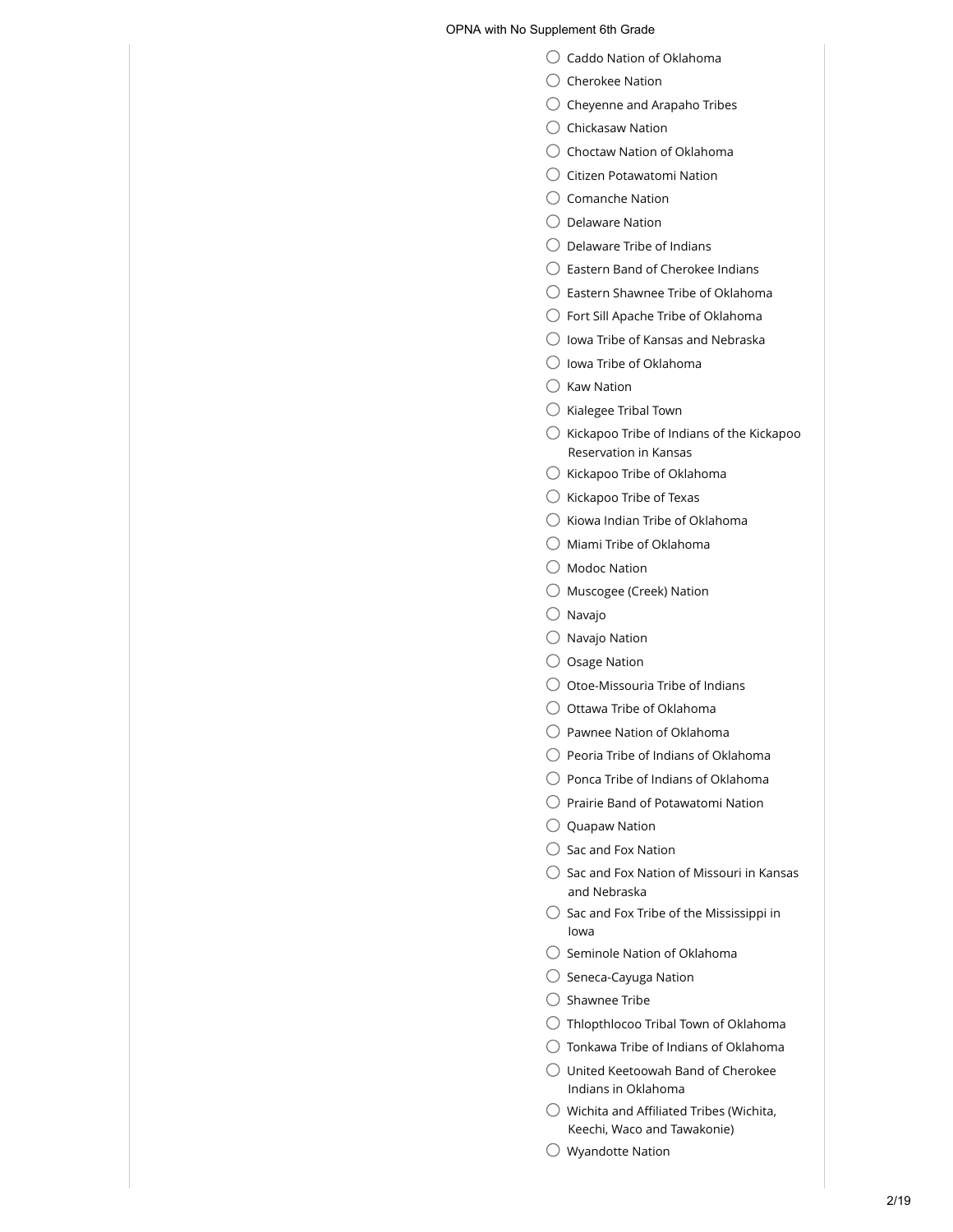|                                                        | $\bigcirc$ Other tribe (without tribal headquarters in<br>Oklahoma) |
|--------------------------------------------------------|---------------------------------------------------------------------|
| What sex were you assigned at birth?                   | $\bigcirc$ Male                                                     |
|                                                        | $\bigcirc$ Female                                                   |
| How old are you?                                       | $\bigcirc$ 10 or younger                                            |
|                                                        | $\bigcirc$ 11                                                       |
|                                                        | $\bigcirc$ 12                                                       |
|                                                        | $\bigcirc$ 13                                                       |
|                                                        | $\bigcirc$ 14                                                       |
|                                                        | $\circ$ 15                                                          |
|                                                        | $\circ$ 16                                                          |
|                                                        | $\circ$ 17                                                          |
|                                                        | $\bigcirc$ 18                                                       |
|                                                        | $\bigcirc$ 19 or older                                              |
| What grade are you in?                                 | $\bigcirc$ 5th                                                      |
|                                                        | $\bigcirc$ 6th                                                      |
|                                                        | $\bigcirc$ 7th                                                      |
| Are you Hispanic or Latino?                            | $\bigcirc$ No<br>$\bigcirc$ Yes                                     |
| What is your race? (Mark all that apply.)              | Asian                                                               |
|                                                        | Hawaiian or Other Pacific Islander                                  |
|                                                        |                                                                     |
|                                                        | American Indian                                                     |
|                                                        | Alaska Native                                                       |
|                                                        | <b>Black or African American</b>                                    |
|                                                        | White                                                               |
| Think of where you live most of the time. Which of the |                                                                     |
| following people live there with you? (Mark all that   | Mother(s)<br>$\Box$                                                 |
|                                                        | Father(s)<br>$\Box$                                                 |
|                                                        | Foster Parent(s)                                                    |
|                                                        | Guardian(s)                                                         |
|                                                        | $\Box$ Grandparents(s)                                              |
|                                                        | $\Box$ Aunt(s) or Uncle(s)                                          |
|                                                        | Step-parent(s)                                                      |
| apply.)                                                | $\Box$ Brother(s) or Sister(s)<br>Other                             |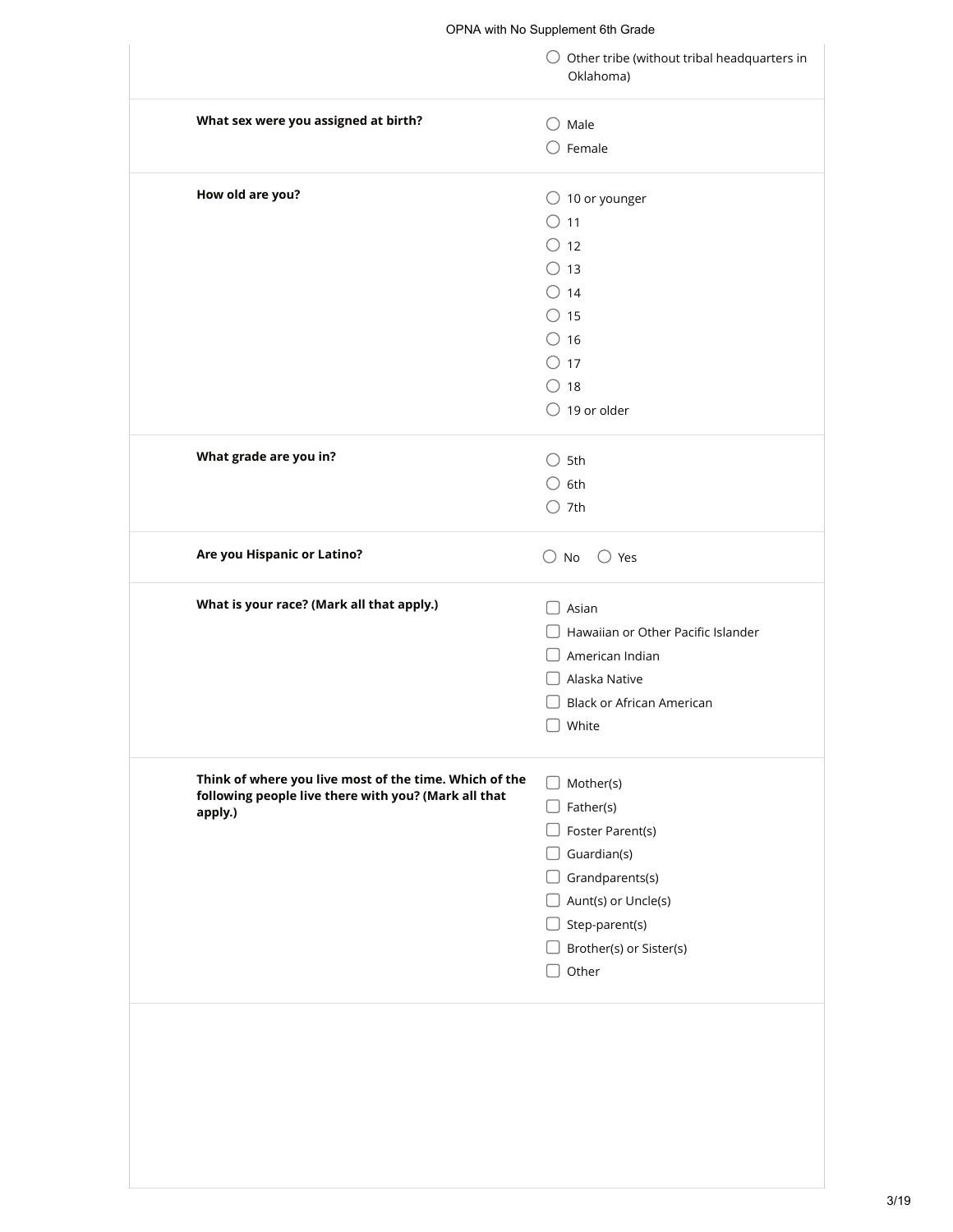| Where did you live most of the time in the last 30<br>days?<br>The next section asks about your experiences at school.<br>$\frac{0}{0}$<br>For questions that have the following answers: NO! no yes YES!                                                                                                                  | Progress | $\bigcirc$ In a house or apartment that a relative<br>rents or owns<br>$\bigcirc$ In a house or apartment with someone<br>who is not a relative<br>( )In a shelter<br>In a car or RV, park, or campground<br>In a motel/hotel<br>On the street<br>$\bigcirc$ Moved from place to place<br>Other |     |             |
|----------------------------------------------------------------------------------------------------------------------------------------------------------------------------------------------------------------------------------------------------------------------------------------------------------------------------|----------|-------------------------------------------------------------------------------------------------------------------------------------------------------------------------------------------------------------------------------------------------------------------------------------------------|-----|-------------|
| -Mark (the BIG) NO! if you think the statement is DEFINITELY NOT TRUE for you.<br>-Mark (the little) no if you think the statement is MOSTLY NOT TRUE for you.<br>-Mark (the little) yes if you think the statement is MOSTLY TRUE for you.<br>-Mark (the big) YES! if you think the statement is DEFINITELY TRUE for you. |          |                                                                                                                                                                                                                                                                                                 |     |             |
|                                                                                                                                                                                                                                                                                                                            | NO!      | no                                                                                                                                                                                                                                                                                              | yes | <b>YES!</b> |
| In my school, students have lots of<br>chances to engage in class discussions<br>and help decide things like class<br>activities and rules.                                                                                                                                                                                |          |                                                                                                                                                                                                                                                                                                 |     |             |
| Teachers ask me to work on special<br>classroom projects.                                                                                                                                                                                                                                                                  | ()       |                                                                                                                                                                                                                                                                                                 |     |             |
| My teachers notice when I am doing a<br>good job and let me know about it.                                                                                                                                                                                                                                                 |          |                                                                                                                                                                                                                                                                                                 |     |             |
| There are lots of chances for students<br>in my school to get involved in sports,<br>clubs, and other school activities.                                                                                                                                                                                                   | ()       |                                                                                                                                                                                                                                                                                                 | ()  |             |
| There are lots of chances for students<br>in my school to talk with a teacher<br>one-on-one.                                                                                                                                                                                                                               |          |                                                                                                                                                                                                                                                                                                 |     |             |
| I feel safe at my school.                                                                                                                                                                                                                                                                                                  | ( )      | ()                                                                                                                                                                                                                                                                                              | ()  | ()          |
| The school lets my parents/guardians<br>know when I have done something<br>well.                                                                                                                                                                                                                                           |          |                                                                                                                                                                                                                                                                                                 |     |             |
| My teachers praise me when I work<br>hard in school.                                                                                                                                                                                                                                                                       | Ω        | ◯                                                                                                                                                                                                                                                                                               | ∩   | ( )         |
| Are your school grades better than<br>the grades of most students in your<br>class?                                                                                                                                                                                                                                        | ∩        |                                                                                                                                                                                                                                                                                                 | ()  |             |
| I have lots of chances to be part of<br>class discussions or activities.                                                                                                                                                                                                                                                   | ()       |                                                                                                                                                                                                                                                                                                 |     |             |
| Putting them all together, what were your grades like<br>last year?                                                                                                                                                                                                                                                        |          | Mostly F's<br>()<br>$\bigcirc$ Mostly D's<br>Mostly C's<br>Mostly B's<br>Mostly A's                                                                                                                                                                                                             |     |             |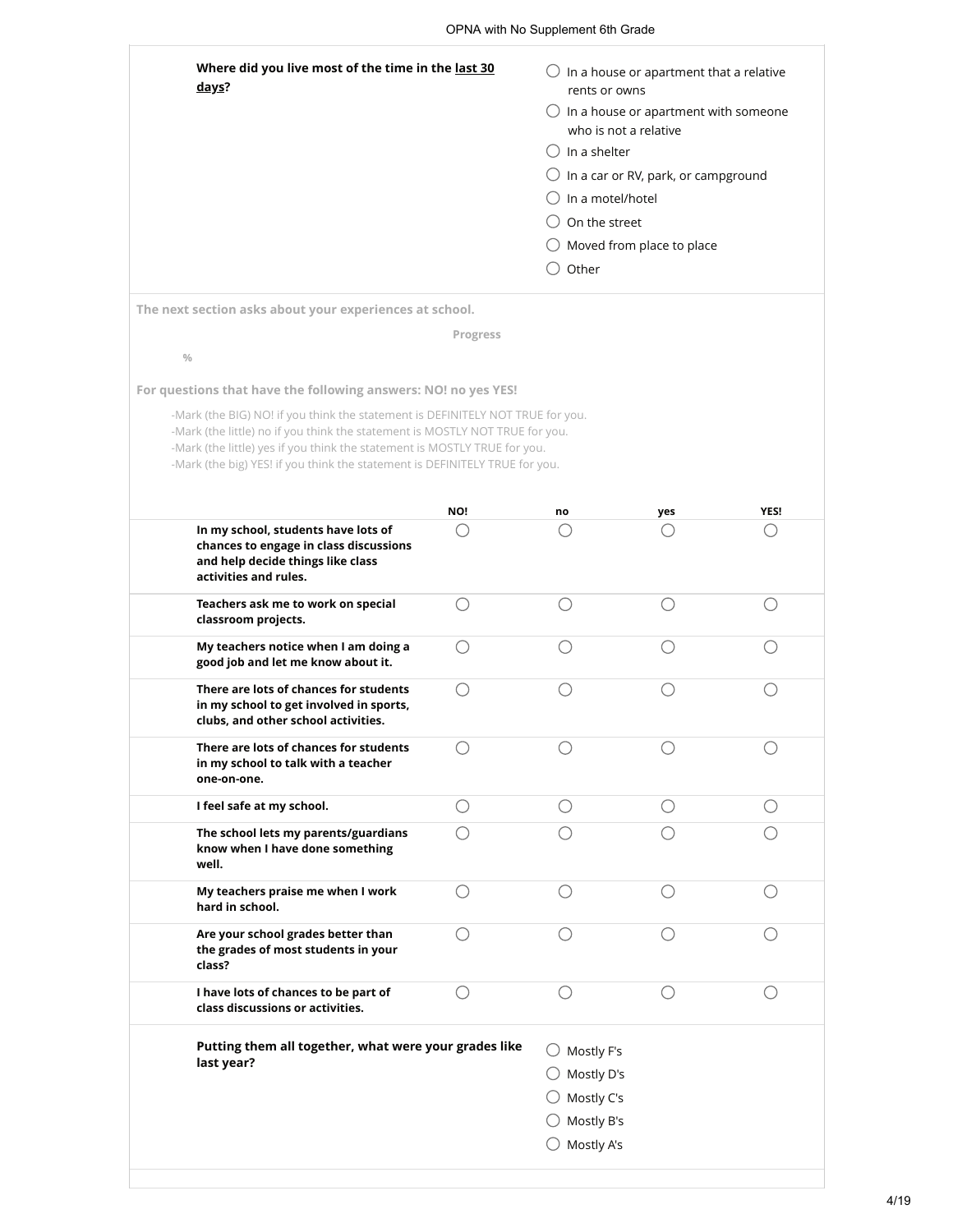| How important do you think the things you are                      |              |                                     | Very Important                   |       |                      |  |  |  |
|--------------------------------------------------------------------|--------------|-------------------------------------|----------------------------------|-------|----------------------|--|--|--|
| learning in school are going to be for your later life?            |              | Quite Important<br>Fairly Important |                                  |       |                      |  |  |  |
|                                                                    |              |                                     |                                  |       |                      |  |  |  |
|                                                                    |              |                                     | Slightly Important               |       |                      |  |  |  |
|                                                                    |              |                                     | Not at all Important             |       |                      |  |  |  |
| How interesting are most of your courses to you?                   |              |                                     | Very Interesting and Stimulating |       |                      |  |  |  |
|                                                                    |              |                                     | Quite Interesting                |       |                      |  |  |  |
|                                                                    |              |                                     | Fairly Interesting               |       |                      |  |  |  |
|                                                                    |              | Slightly Interesting                |                                  |       |                      |  |  |  |
|                                                                    |              |                                     |                                  |       |                      |  |  |  |
|                                                                    |              |                                     | Not at all Interesting           |       |                      |  |  |  |
| Now thinking back over the past year in school, how often did you: |              |                                     |                                  |       |                      |  |  |  |
| Enjoy being in school?                                             | <b>Never</b> | Seldom                              | <b>Sometimes</b>                 | Often |                      |  |  |  |
| Hate being in school?                                              | . .          |                                     |                                  |       |                      |  |  |  |
| Try to do your best work in school?                                | ()           |                                     |                                  |       | <b>Almost Always</b> |  |  |  |

| During the last four weeks, how many whole days of<br>school have you missed because you skipped or 'cut'?                                                                                             |     | None<br>1 day<br>2 days<br>3 days<br>4 to 5 days<br>$\bigcirc$ 6 to 10 days<br>$\bigcirc$ 11 or more days |                                                                      |      |
|--------------------------------------------------------------------------------------------------------------------------------------------------------------------------------------------------------|-----|-----------------------------------------------------------------------------------------------------------|----------------------------------------------------------------------|------|
| How likely is it that you will complete a post high<br>school program such as a vocational training<br>program, military service, community college, or 4-<br>year college?                            |     | Definitely will<br>Probably will<br>Not sure                                                              | Probably will not<br>Definitely will not                             |      |
| In the last 30 days, how often have you been bullied?<br>Bullying is when one or more students threaten,<br>spread rumors about, hit, shove, or otherwise hurt<br>another student over and over again. |     | Once<br>2-3 times                                                                                         | I have not been bullied<br>About once a week<br>Several times a week |      |
|                                                                                                                                                                                                        | NO! | no                                                                                                        | yes                                                                  | YES! |
| Do you think bullying is a problem in<br>your school?                                                                                                                                                  | ()  |                                                                                                           |                                                                      |      |
| Do you feel like student violence is a<br>problem in your school?                                                                                                                                      | ()  | ⊖                                                                                                         |                                                                      |      |
|                                                                                                                                                                                                        |     |                                                                                                           |                                                                      |      |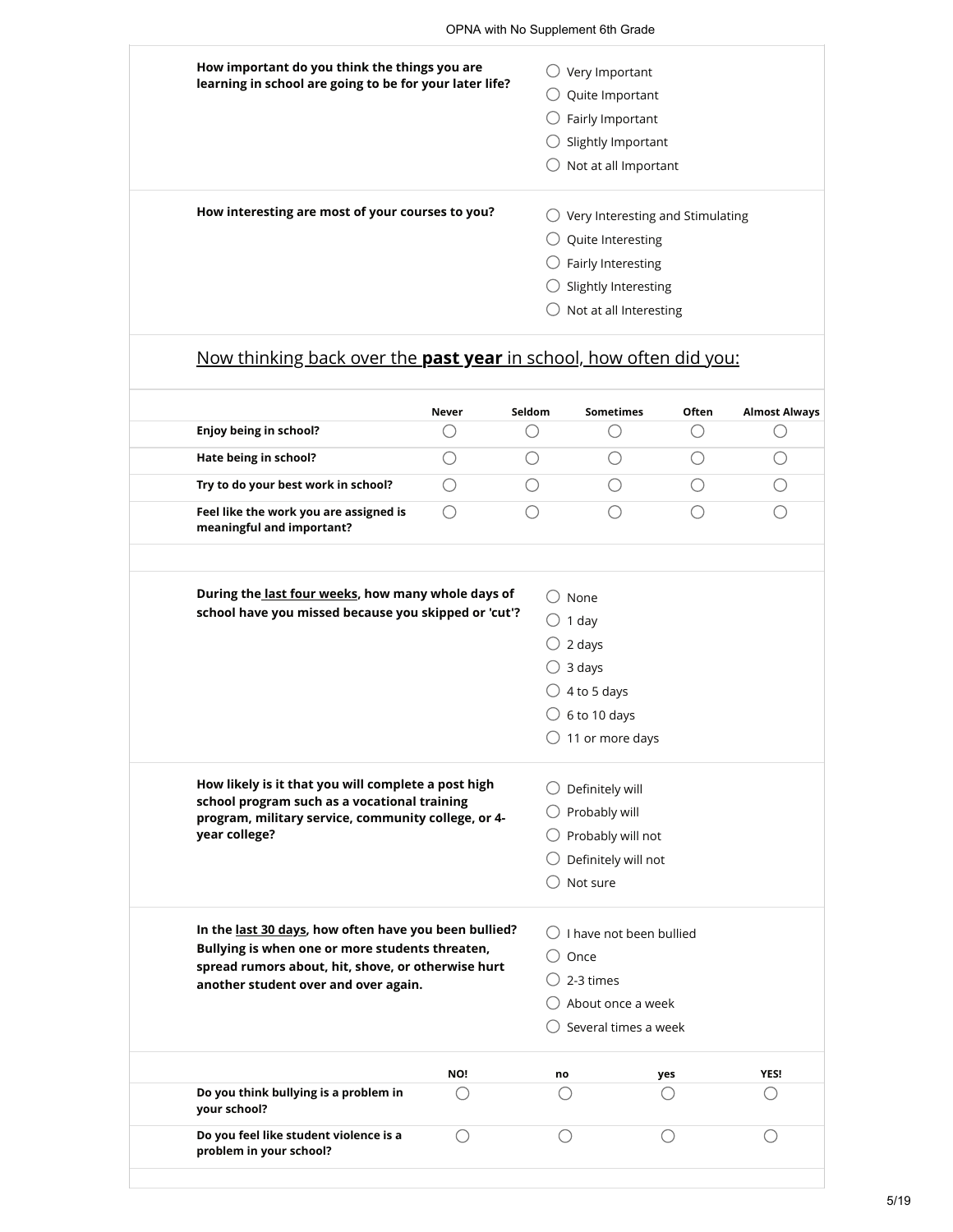|                                                                                                                                                                                                                                                                                                                            |                                                         |                 |                                             |       | ()                                          |
|----------------------------------------------------------------------------------------------------------------------------------------------------------------------------------------------------------------------------------------------------------------------------------------------------------------------------|---------------------------------------------------------|-----------------|---------------------------------------------|-------|---------------------------------------------|
| Do you believe cyber-bullying is a<br>problem in your school?                                                                                                                                                                                                                                                              |                                                         |                 |                                             |       |                                             |
| The next questions ask about your feelings and experiences in other parts of your life.                                                                                                                                                                                                                                    |                                                         |                 |                                             |       |                                             |
|                                                                                                                                                                                                                                                                                                                            |                                                         |                 |                                             |       |                                             |
|                                                                                                                                                                                                                                                                                                                            | Progress                                                |                 |                                             |       |                                             |
| $\frac{0}{0}$                                                                                                                                                                                                                                                                                                              |                                                         |                 |                                             |       |                                             |
|                                                                                                                                                                                                                                                                                                                            |                                                         |                 |                                             |       |                                             |
| For questions that have the following answers: NO! no yes YES!                                                                                                                                                                                                                                                             |                                                         |                 |                                             |       |                                             |
| -Mark (the BIG) NO! if you think the statement is DEFINITELY NOT TRUE for you.<br>-Mark (the little) no if you think the statement is MOSTLY NOT TRUE for you.<br>-Mark (the little) yes if you think the statement is MOSTLY TRUE for you.<br>-Mark (the big) YES! if you think the statement is DEFINITELY TRUE for you. |                                                         |                 |                                             |       |                                             |
| Think of your four best friends (the friends you feel closest to). In the <b>past</b>                                                                                                                                                                                                                                      |                                                         |                 |                                             |       |                                             |
| year (12 months), how many of your best friends have:                                                                                                                                                                                                                                                                      |                                                         |                 |                                             |       |                                             |
|                                                                                                                                                                                                                                                                                                                            | 0                                                       | 1               | $\overline{2}$                              | 3     | 4                                           |
| Participated in clubs, organizations,<br>or activities at school?                                                                                                                                                                                                                                                          | ◯                                                       |                 | ∩                                           |       | $\left(\begin{array}{c} \end{array}\right)$ |
| <b>Smoked cigarettes?</b>                                                                                                                                                                                                                                                                                                  | ( )                                                     | ( )             | O                                           | $($ ) | ( )                                         |
| Used a vaping product (a vape) or e-                                                                                                                                                                                                                                                                                       | ∩                                                       |                 |                                             |       |                                             |
| cigarette (for tobacco or nicotine<br>purposes)?                                                                                                                                                                                                                                                                           |                                                         |                 |                                             |       |                                             |
| Tried beer, wine, or hard liquor (for<br>example, vodka, whiskey, or gin)<br>when their parents didn't know<br>about it?                                                                                                                                                                                                   | ()                                                      |                 | $\left(\begin{array}{c} \end{array}\right)$ | ◯     | ()                                          |
| Made a commitment to stay drug-<br>free?                                                                                                                                                                                                                                                                                   | ( )                                                     |                 | ()                                          |       |                                             |
| Used marijuana? (This includes:<br>smoking marijuana, using electronic<br>vaping products for marijuana only (a<br>dab pen), or eating or consuming<br>marijuana through infused foods<br>such as candy, cookies, etc.)                                                                                                    | ( )                                                     |                 | ()                                          |       |                                             |
| Tried to do well in school?                                                                                                                                                                                                                                                                                                | O                                                       | $\left(\right)$ | ( )                                         | ()    | ( )                                         |
| Used LSD, cocaine, meth, or other<br>illegal drugs?                                                                                                                                                                                                                                                                        | $\left(\begin{smallmatrix}1\\1\end{smallmatrix}\right)$ |                 |                                             |       | ◯                                           |
| Been suspended from school?                                                                                                                                                                                                                                                                                                | ( )                                                     | ( )             | ◯                                           | ( )   | $\bigcirc$                                  |
| <b>Liked school?</b>                                                                                                                                                                                                                                                                                                       | ()                                                      | ()              | ()                                          |       | $\left(\right)$                             |
| Carried a handgun? (not guns carried<br>when hunting or while used in sport,                                                                                                                                                                                                                                               | ()                                                      |                 |                                             |       |                                             |
| such as target shooting)                                                                                                                                                                                                                                                                                                   |                                                         |                 | $\left(\right)$                             | ( )   | $\left(\right)$                             |
| Sold illegal drugs?                                                                                                                                                                                                                                                                                                        | O                                                       | $\left(\right)$ |                                             |       |                                             |
| <b>Regularly attended religious services?</b>                                                                                                                                                                                                                                                                              | O                                                       | ()              | $\left(\begin{array}{c} \end{array}\right)$ |       | O                                           |
| Stolen or tried to steal a motor<br>vehicle such as a car or motorcycle?                                                                                                                                                                                                                                                   | ()                                                      |                 |                                             |       |                                             |
| <b>Been arrested?</b>                                                                                                                                                                                                                                                                                                      | ()                                                      | ◯               | ( )                                         | ()    | ◯                                           |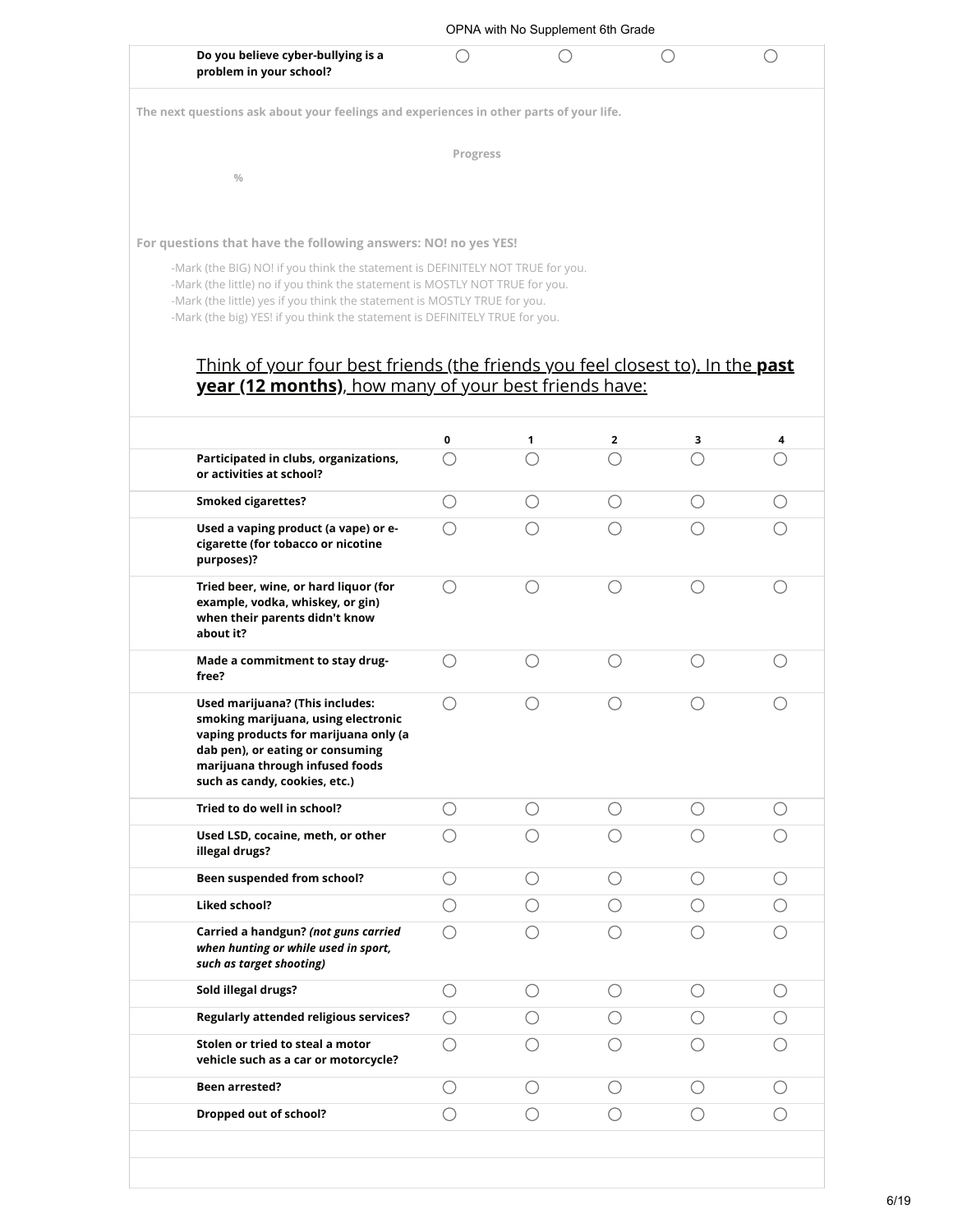| On how many occasions (if any) have you had<br>alcoholic beverages (beer, wine, or hard liquor) to<br>drink in your lifetime - more than just a few sips? (Do<br>not include drinking a few sips of wine for religious<br>purposes.) | 0 occasions<br>$1$ to $2$<br>$()$ 3 to 5<br>$()$ 6 to 9<br>10 to 19<br>20 to 39 |
|--------------------------------------------------------------------------------------------------------------------------------------------------------------------------------------------------------------------------------------|---------------------------------------------------------------------------------|
|                                                                                                                                                                                                                                      | $40 +$                                                                          |

# How old were you when you first **(even if only one time)**:

|                                                                                                                                                                                                                         |            | 10 or<br>Never younger | 11         | 12         | 13         | 14         | 15         | 16         | 17 or<br>older |
|-------------------------------------------------------------------------------------------------------------------------------------------------------------------------------------------------------------------------|------------|------------------------|------------|------------|------------|------------|------------|------------|----------------|
| Used marijuana? (This includes:<br>smoking marijuana, using electronic<br>vaping products for marijuana only (a<br>dab pen), or eating or consuming<br>marijuana through infused foods such<br>as candy, cookies, etc.) | ()         |                        |            | ○          | ∩          | ∩          | ∩          | ∩          | ()             |
| Smoked a cigarette, even just a puff?                                                                                                                                                                                   | O          | ( )                    | ( )        | ( )        | ( )        | ( )        | ()         | O          |                |
| Used a vaping product (a vape) or e-<br>cigarette (for tobacco or nicotine<br>purposes)?                                                                                                                                | ◯          | ∩                      |            | ∩          |            |            |            |            |                |
| Had more than a sip or two of beer,<br>wine, or hard liquor (for example,<br>vodka, whiskey, or gin)? (Do not include<br>drinking a few sips of wine for religious<br>purposes.)                                        | ◯          | ()                     |            |            |            |            |            |            |                |
| Began drinking alcoholic beverages<br>regularly, that is, at least once or twice<br>a month? (Do not include drinking a few<br>sips of wine for religious purposes.)                                                    | ∩          |                        |            |            |            |            |            |            |                |
| Used prescription pain relievers (such<br>as Vicodin, OxyContin, Percocet, or<br>Codeine) without a doctor telling you<br>to take them?                                                                                 | ◯          |                        |            |            |            |            |            |            |                |
| Used prescription stimulants (such as<br>Ritalin, Adderall, or Dexedrine)<br>without a doctor telling you to take<br>them?                                                                                              |            |                        |            |            |            |            |            |            |                |
| <b>Used prescription sedatives</b><br>(tranquilizers, such as Valium or<br>Xanax, barbiturates, or sleeping pills)<br>without a doctor telling you to take<br>them?                                                     |            |                        |            |            |            |            |            |            |                |
| Sniffed glue, breathed the contents of<br>an aerosol spray can, or inhaled other<br>gases or sprays, in order to get high?                                                                                              | ()         |                        |            |            |            |            |            |            |                |
| Used phenoxydine? (pox, px, breeze)                                                                                                                                                                                     | О          | $\bigcirc$             |            |            |            |            |            |            |                |
| Used some other drug not listed above<br>to get high?                                                                                                                                                                   | ( )        | $\bigcirc$             | $\bigcirc$ | $\bigcirc$ | $\bigcirc$ | $\bigcirc$ | $\bigcirc$ | $\bigcirc$ | $\bigcirc$     |
| <b>Got suspended from school?</b>                                                                                                                                                                                       | $\bigcirc$ | $\bigcirc$             | $\bigcirc$ | $\bigcirc$ | $\bigcirc$ | $\bigcirc$ | $\bigcirc$ | $\bigcirc$ | $\bigcirc$     |
| Got arrested?                                                                                                                                                                                                           | О          | $\bigcirc$             | $\bigcirc$ | $\bigcirc$ | $\bigcirc$ | $\bigcirc$ | $\bigcirc$ | $\bigcirc$ | $\bigcirc$     |
| Carried a handgun? (not guns carried<br>when hunting or while used in sport,<br>such as target shooting)                                                                                                                | O          | О                      | О          | О          | $\bigcirc$ | O          | ∩          | $\bigcirc$ | $\bigcirc$     |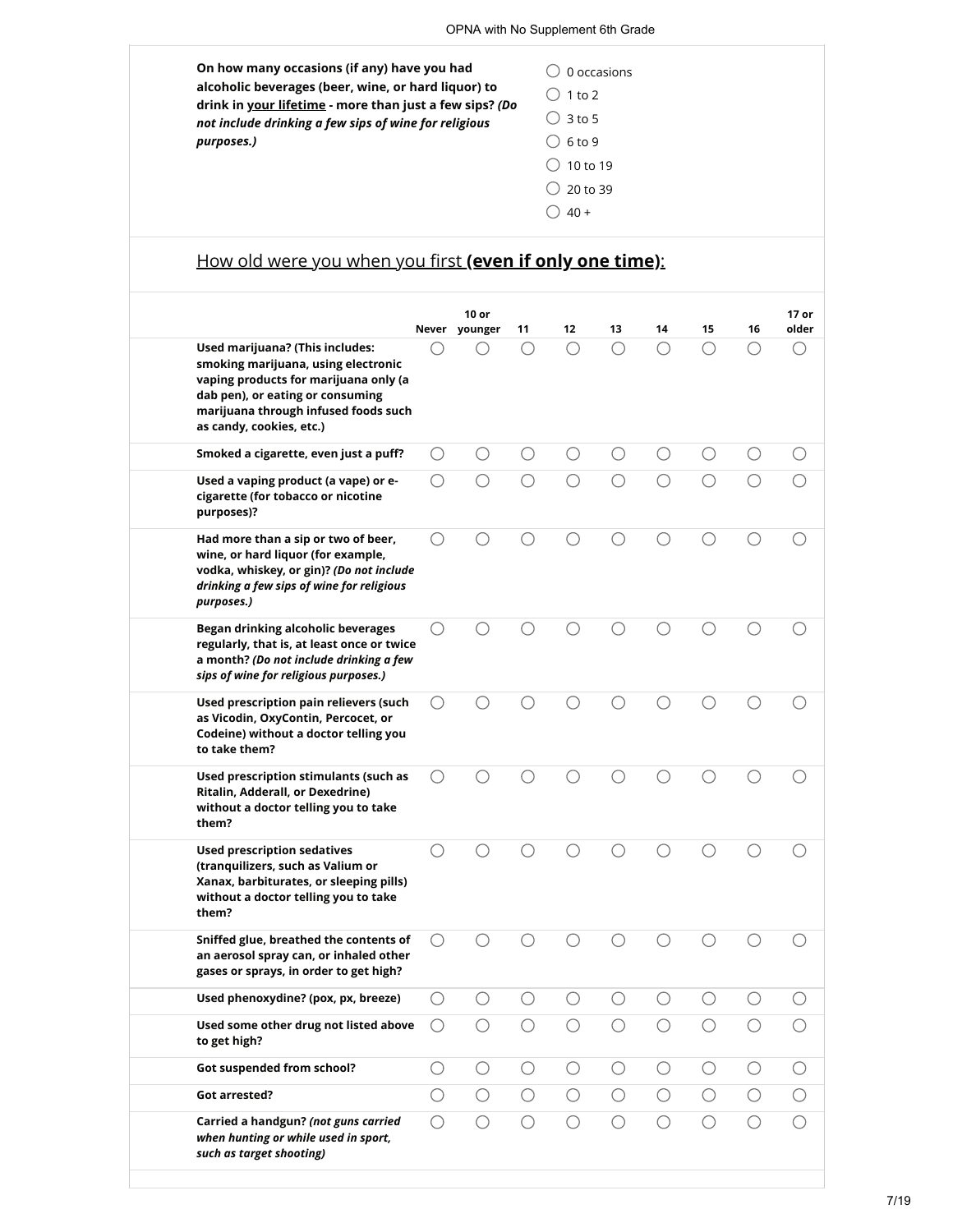| Attacked someone with the idea of<br>seriously hurting them?                                                                                                                                                           |                   |         |                                                                                                                    |                  |
|------------------------------------------------------------------------------------------------------------------------------------------------------------------------------------------------------------------------|-------------------|---------|--------------------------------------------------------------------------------------------------------------------|------------------|
| How wrong do you think it is for someone your age to:                                                                                                                                                                  |                   |         |                                                                                                                    |                  |
|                                                                                                                                                                                                                        | <b>Very Wrong</b> | Wrong   | A Little Bit Wrong                                                                                                 | Not Wrong at All |
| Take a handgun to school?                                                                                                                                                                                              |                   | ()      | ()                                                                                                                 |                  |
| Steal anything worth more than \$5?                                                                                                                                                                                    | ◯                 | ()      |                                                                                                                    |                  |
| Pick a fight with someone?                                                                                                                                                                                             |                   |         |                                                                                                                    |                  |
| Attack someone with the idea of<br>seriously hurting them?                                                                                                                                                             |                   |         |                                                                                                                    |                  |
| Stay away from school all day when<br>their parents think they are at school?                                                                                                                                          |                   |         |                                                                                                                    |                  |
| Drink beer, wine, or hard liquor (for<br>example, vodka, whiskey, or gin)<br>regularly (Do not include drinking a few<br>sips of wine for religious purposes.)                                                         |                   |         |                                                                                                                    |                  |
| <b>Smoke cigarettes?</b>                                                                                                                                                                                               |                   | $( \ )$ |                                                                                                                    |                  |
| Use a vaping product (a vape) or e-<br>cigarette (for tobacco or nicotine<br>purposes)?                                                                                                                                |                   |         |                                                                                                                    |                  |
| Use marijuana? (This includes:<br>smoking marijuana, using electronic<br>vaping products for marijuana only (a<br>dab pen), or eating or consuming<br>marijuana through infused foods such<br>as candy, cookies, etc.) | ◯                 | ( )     |                                                                                                                    |                  |
| Use LSD, cocaine, meth, or another<br>illegal drug?                                                                                                                                                                    |                   |         |                                                                                                                    |                  |
| Use prescription drugs without a<br>doctor telling you to take them?                                                                                                                                                   |                   |         |                                                                                                                    |                  |
| How do you feel about someone your age having one<br>or two drinks of an alcoholic beverage nearly every<br>day?                                                                                                       |                   | O<br>Ő  | Neither approve nor disapprove<br>$\bigcirc$ Somewhat disapprove<br>Strongly disapprove<br>Don't know or can't say |                  |

|                                                                                                          | Never | 1 or 2<br>times | $3$ to 5<br>times | 6 to 9<br>times | 10 to 19<br>times | 20 to 29<br>times | 30 to 39<br>times | $40 +$<br>times |
|----------------------------------------------------------------------------------------------------------|-------|-----------------|-------------------|-----------------|-------------------|-------------------|-------------------|-----------------|
| Been suspended from school?                                                                              |       |                 |                   |                 |                   |                   |                   |                 |
| Carried a handgun? (not guns carried<br>when hunting or while used in sport,<br>such as target shooting) |       |                 |                   |                 |                   |                   |                   |                 |
| Sold illegal drugs?                                                                                      |       |                 |                   |                 |                   |                   |                   |                 |
| Stolen or tried to steal a motor<br>vehicle such as a car or motorcycle?                                 |       |                 |                   |                 |                   |                   |                   |                 |
| Participated in clubs, organizations,<br>or activities at school or in your<br>community?                |       |                 |                   |                 |                   |                   |                   |                 |
| <b>Been arrested?</b>                                                                                    |       |                 |                   |                 |                   |                   |                   |                 |
|                                                                                                          |       |                 |                   |                 |                   |                   |                   |                 |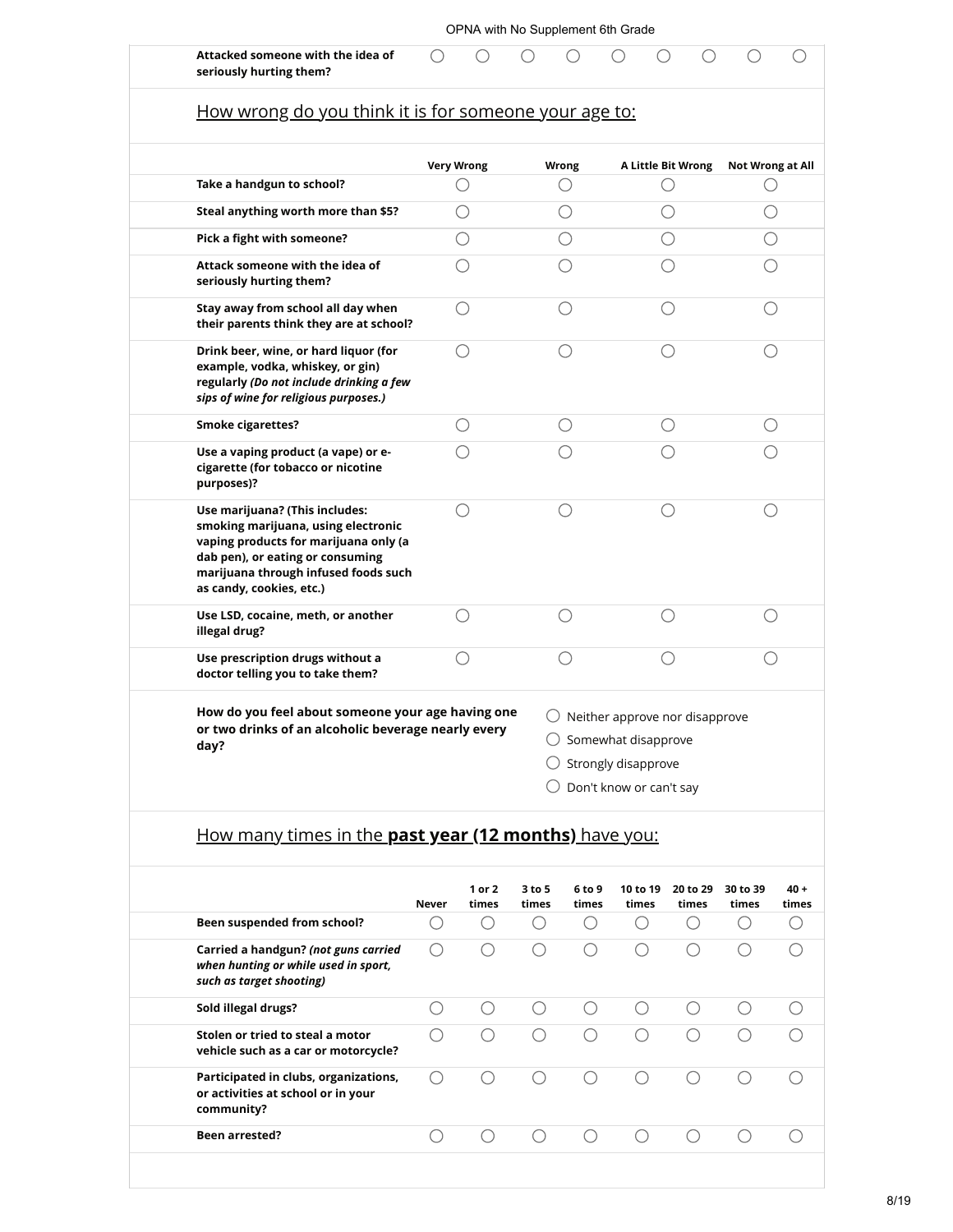|                                                              |   |          | . . |     |  |  |
|--------------------------------------------------------------|---|----------|-----|-----|--|--|
| Done extra work on your own for<br>school?                   | ( | $($ )    | ( ) | ( ) |  |  |
| Attacked someone with the idea of<br>seriously hurting them? |   | $(\ )$   |     | ( ) |  |  |
| Been drunk or high at school?                                |   |          |     | ( ) |  |  |
| Volunteered to do community<br>service?                      |   |          |     |     |  |  |
| Taken a handgun to school?                                   |   | (        |     |     |  |  |
|                                                              |   | Progress |     |     |  |  |

**%**

**For questions that have the following answers: NO! no yes YES!**

-Mark (the BIG) NO! if you think the statement is DEFINITELY NOT TRUE for you. -Mark (the little) no if you think the statement is MOSTLY NOT TRUE for you. -Mark (the little) yes if you think the statement is MOSTLY TRUE for you. -Mark (the big) YES! if you think the statement is DEFINITELY TRUE for you.

### On how many occasions **(if any)** have you:

| Had beer, wine, or hard liquor to drink<br>during the past 30 days? (Do not<br>include drinking a few sips of wine for<br>religious purposes.)                                                                                                     | occasions<br>() | 1 to 2 | 3 to 5 | 6 to 9 | 10 to 19 | 20 to 39 | $40 +$ |
|----------------------------------------------------------------------------------------------------------------------------------------------------------------------------------------------------------------------------------------------------|-----------------|--------|--------|--------|----------|----------|--------|
| Used marijuana during the past 30<br>days? (This includes: smoking<br>marijuana, using electronic vaping<br>products for marijuana only (a dab<br>pen), or eating or consuming<br>marijuana through infused foods such<br>as candy, cookies, etc.) | ∩               |        | ⊖      |        | О.       |          |        |
| Sniffed glue, breathed the contents of<br>an aerosol spray can, or inhaled other<br>gases or sprays, in order to get high<br>during the past 30 days?                                                                                              | ∩               |        |        |        | ⊖        |          |        |
| Used phenoxydine (pox, px, breeze)<br>during the past 30 days?                                                                                                                                                                                     | ◯               |        | ∩      | ∩      | ∩        |          |        |
| Used prescription pain relievers (such<br>as Vicodin, OxyContin, Percocet, or<br>Codeine) without a doctor telling you<br>to take them, during the past 30 days?                                                                                   | ∩               |        |        |        |          |          |        |
| Used prescription stimulants (such as<br>Ritalin, Adderall, or Dexedrine)<br>without a doctor telling you to take<br>them during the past 30 days?                                                                                                 | ∩               |        | ⊖      |        | ○        |          |        |
| <b>Used prescription sedatives</b><br>(tranquilizers, such as Valium or<br>Xanax, barbiturates, or sleeping pills)<br>without a doctor telling you to take<br>them during the past 30 days?                                                        | ()              |        |        |        |          |          |        |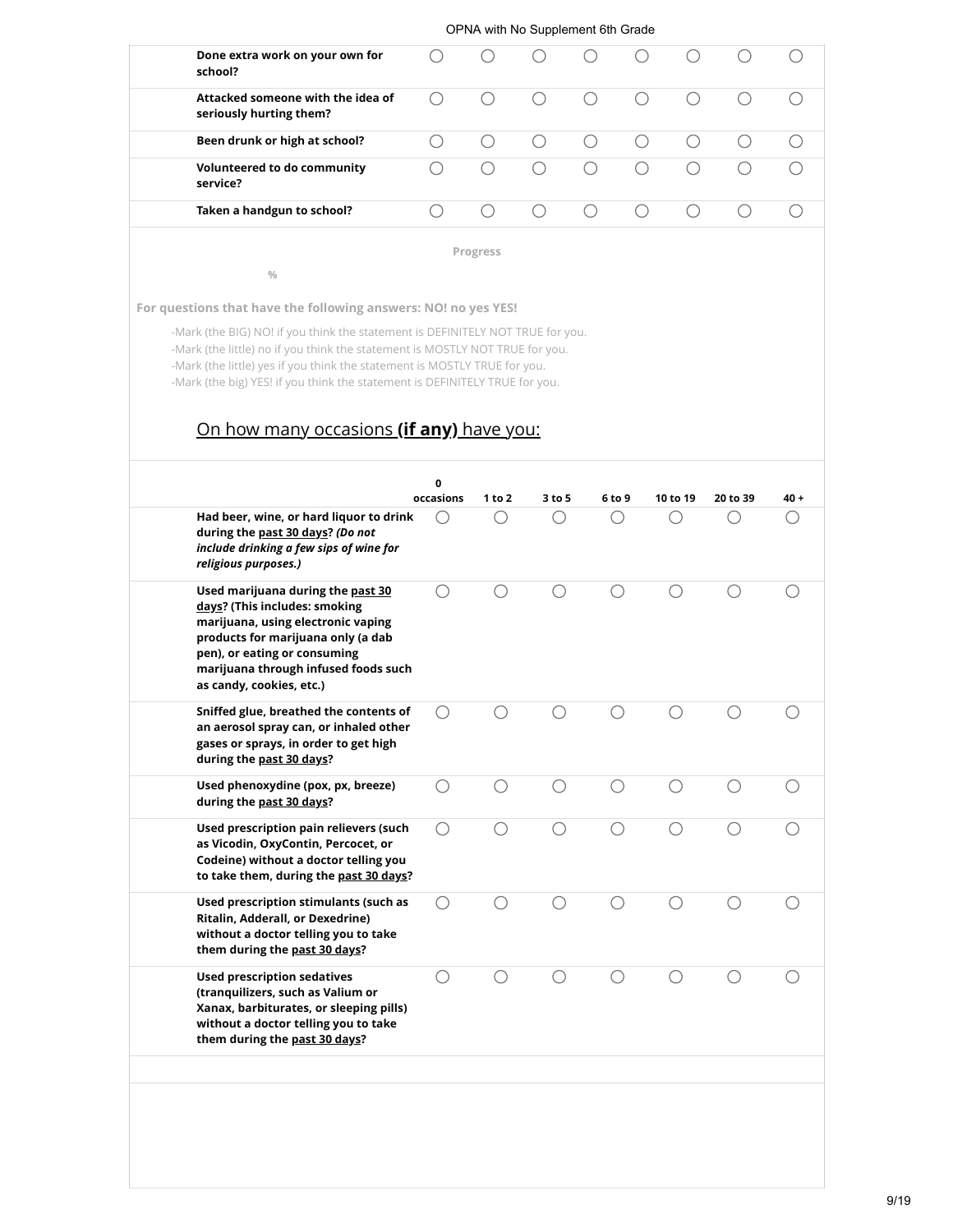| the prevention of substance use?                                                    |                                | $\bigcirc$ Before, but not in the past year |  |
|-------------------------------------------------------------------------------------|--------------------------------|---------------------------------------------|--|
|                                                                                     |                                | $\bigcirc$ A few times in the past year     |  |
|                                                                                     | Once a month                   |                                             |  |
|                                                                                     |                                | $\bigcirc$ Once a week or more              |  |
|                                                                                     | Almost everyday                |                                             |  |
| Think back over the last two weeks. How many times                                  | $\cup$ None                    |                                             |  |
| have you had five or more alcoholic drinks in a row?                                | Once                           |                                             |  |
|                                                                                     | ) Twice                        |                                             |  |
|                                                                                     | 3 to 5 times                   |                                             |  |
|                                                                                     | $\bigcirc$ 6 to 9 times        |                                             |  |
|                                                                                     | $\bigcirc$ 10 or more times    |                                             |  |
| How frequently have you used smokeless tobacco                                      | $\supset$ Never                |                                             |  |
| during the past 30 days?                                                            | Once or twice                  |                                             |  |
|                                                                                     |                                | $\bigcirc$ Once or twice per week           |  |
|                                                                                     | $\bigcirc$ 3 to 5 times a week |                                             |  |
|                                                                                     | $\bigcirc$ About once a day    |                                             |  |
|                                                                                     |                                | $\bigcirc$ More than once a day             |  |
| How frequently have you smoked cigarettes during                                    | $\bigcirc$ Not at all          |                                             |  |
| the past 30 days?                                                                   |                                | $\bigcirc$ Less than one cigarette per day  |  |
|                                                                                     |                                | $\bigcirc$ One to five cigarettes per day   |  |
|                                                                                     |                                | $\bigcirc$ About one-half pack per day      |  |
|                                                                                     |                                | $\bigcirc$ About one pack per day           |  |
|                                                                                     |                                | About one and one-half packs per day        |  |
|                                                                                     |                                | $\bigcirc$ Two packs or more per day        |  |
| How frequently have you used a vaping product (a                                    | $\bigcirc$ Never               |                                             |  |
| vape) or e-cigarette (for tobacco or nicotine purposes)<br>during the past 30 days? | $\bigcirc$ Once or twice       |                                             |  |
|                                                                                     |                                | $\bigcirc$ Once or twice per week           |  |
|                                                                                     | $\bigcirc$ 3 to 5 times a week |                                             |  |
|                                                                                     |                                | About once a day                            |  |
|                                                                                     |                                | More than once a day                        |  |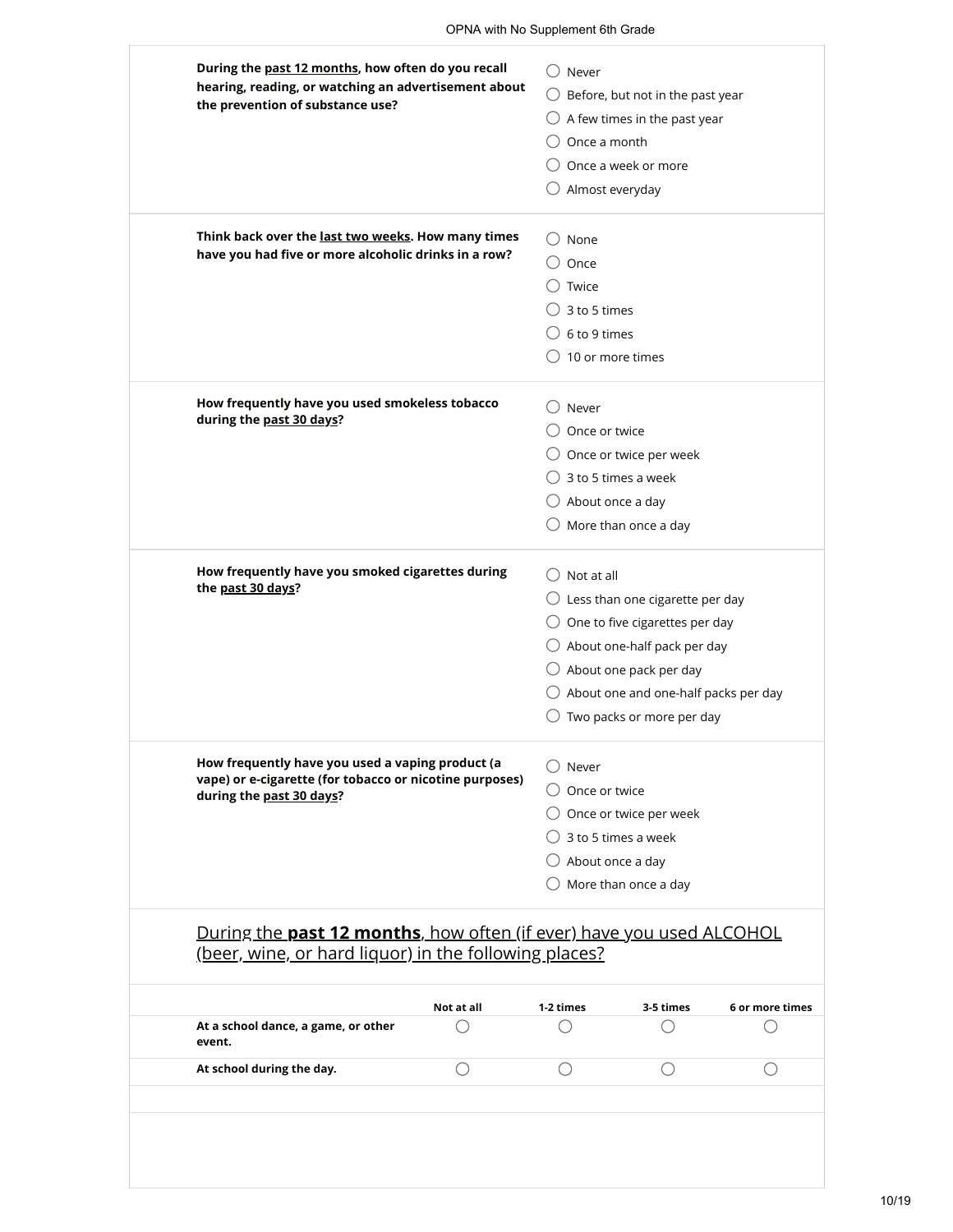| During the past 30 days, how many times did you RIDE<br>in a car or other vehicle driven by someone who had<br>been drinking alcohol?                                                                                                                                                                                         | 0 times<br>1 time<br>2 or 3 times<br>4 or 5 times<br>6 or more times                                                                                                                                                                                                                                                                                                                                                                                                                                                                                                                                                                                                           |
|-------------------------------------------------------------------------------------------------------------------------------------------------------------------------------------------------------------------------------------------------------------------------------------------------------------------------------|--------------------------------------------------------------------------------------------------------------------------------------------------------------------------------------------------------------------------------------------------------------------------------------------------------------------------------------------------------------------------------------------------------------------------------------------------------------------------------------------------------------------------------------------------------------------------------------------------------------------------------------------------------------------------------|
| If you drank ALCOHOL (beer, wine, or hard liquor) and<br>not just a sip or taste in the past year, how did you<br>USUALLY get it? (Mark all that apply.)                                                                                                                                                                      | I did not use alcohol in the past year<br>I bought it myself with a fake ID<br>I bought it myself without a fake ID<br>I got it from someone I know age 21 or<br>older<br>$\Box$ I got it from someone I know <b>under age</b><br>21<br>I got it from my brother or sister<br>$\Box$ I got it from home with my<br>parents'/guardians' permission<br>I got it from home without my<br>parents'/guardians' permission<br>I got it from another relative<br>I got it from my friend's parents/guardians<br>A stranger bought it for me<br>I stole it from a store or shop<br>I stole it from somewhere other than a<br>store or shop<br>I got it at a bar or restaurant<br>Other |
| During the past 12 months, have you talked with at<br>least one of your parents or guardians about the<br>dangers of tobacco, alcohol, or other drug use? By<br>parents, we mean your biological parents, adoptive<br>parents, stepparents, or adult guardians - whether or<br>not they live with you. (Mark all that apply.) | No, I did not talk with my<br>parents/guardians about the dangers of<br>tobacco, alcohol or drug use.<br>Yes, I talked with my parents/guardians<br>about the dangers of tobacco use.<br>$\Box$ Yes, I talked with my parents/guardians<br>about the dangers of alcohol use.<br>Yes, I talked with my parents/guardians<br>about the dangers of drug use.                                                                                                                                                                                                                                                                                                                      |
| How often do you attend religious services or<br>activities?                                                                                                                                                                                                                                                                  | Never<br>Rarely<br>1-2 Times a Month<br>About Once a Week or More                                                                                                                                                                                                                                                                                                                                                                                                                                                                                                                                                                                                              |
| In the <b>past 12 months:</b>                                                                                                                                                                                                                                                                                                 |                                                                                                                                                                                                                                                                                                                                                                                                                                                                                                                                                                                                                                                                                |
| No                                                                                                                                                                                                                                                                                                                            | Yes<br>Don't use                                                                                                                                                                                                                                                                                                                                                                                                                                                                                                                                                                                                                                                               |
| Have you spent more time using<br>$( \ )$<br>alcohol than you intended?                                                                                                                                                                                                                                                       |                                                                                                                                                                                                                                                                                                                                                                                                                                                                                                                                                                                                                                                                                |
| Have you neglected some of your<br>usual responsibilities because of<br>using alcohol?                                                                                                                                                                                                                                        |                                                                                                                                                                                                                                                                                                                                                                                                                                                                                                                                                                                                                                                                                |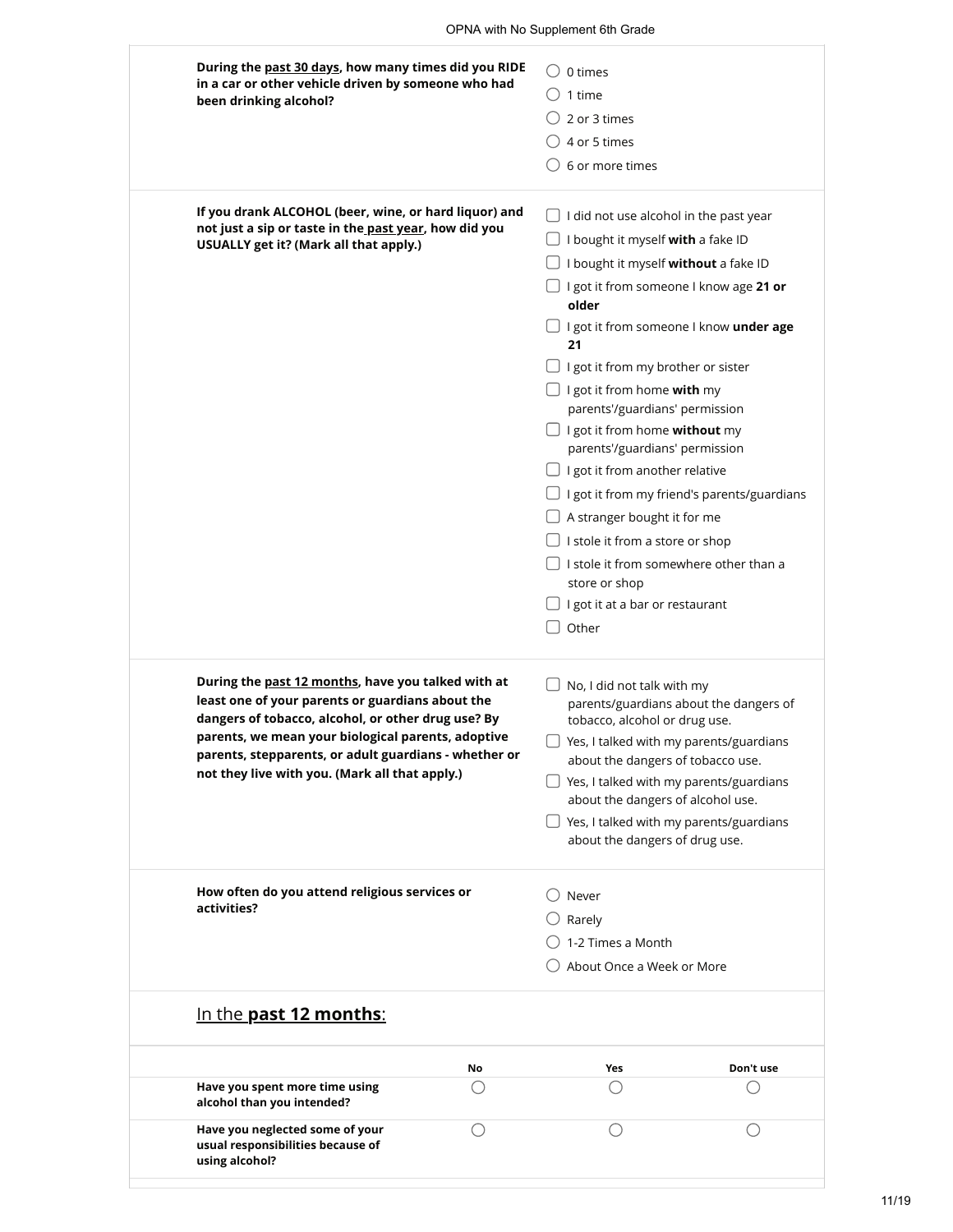| Have you wanted to cut down on your<br>alcohol use?                            |  |  |
|--------------------------------------------------------------------------------|--|--|
| Has anyone objected to your alcohol<br>use?                                    |  |  |
| Did you frequently find yourself<br>thinking about using alcohol?              |  |  |
| Did you use alcohol to relieve feelings<br>such as sadness, anger, or boredom? |  |  |

### In the **past 12 months**:

|                                                                                | <b>No</b> | Yes | Don't use |
|--------------------------------------------------------------------------------|-----------|-----|-----------|
| Have you spent more time using<br>drugs than you intended?                     |           |     |           |
| Have you neglected some of your<br>usual responsibilities because of<br>drugs? |           |     |           |
| Have you wanted to cut down on your<br>drug use?                               |           |     |           |
| Has anyone objected to your drug<br>use?                                       |           |     |           |
| Did you frequently find yourself<br>thinking about using drugs?                |           |     |           |
| Did you use drugs to relieve feelings<br>such as sadness, anger, or boredom?   |           |     |           |

**Progress**

**For questions that have the following answers: NO! no yes YES!**

**%**

-Mark (the BIG) NO! if you think the statement is DEFINITELY NOT TRUE for you. -Mark (the little) no if you think the statement is MOSTLY NOT TRUE for you. -Mark (the little) yes if you think the statement is MOSTLY TRUE for you. -Mark (the big) YES! if you think the statement is DEFINITELY TRUE for you.

|                                                                                                               | NO! | no | yes | YES! |
|---------------------------------------------------------------------------------------------------------------|-----|----|-----|------|
| I think sometimes it's okay to cheat at<br>school.                                                            |     |    |     |      |
| Sometimes I think that life is not<br>worth it.                                                               |     |    |     |      |
| At times I think I am no good at all.                                                                         |     |    |     |      |
| All in all, I am inclined to think that I<br>am a failure.                                                    |     |    |     |      |
| In the past year, have you felt<br>depressed or sad MOST days, even if<br>you felt okay sometimes?            |     |    |     |      |
| It is all right to beat up people if they<br>start the fight.                                                 |     |    |     |      |
| I think it is okay to take something<br>without asking if you can get away<br>with it.                        |     |    |     |      |
| Is there an adult in your life, such as a parent, guardian, relative, teacher or<br><u>neighbor, who you:</u> |     |    |     |      |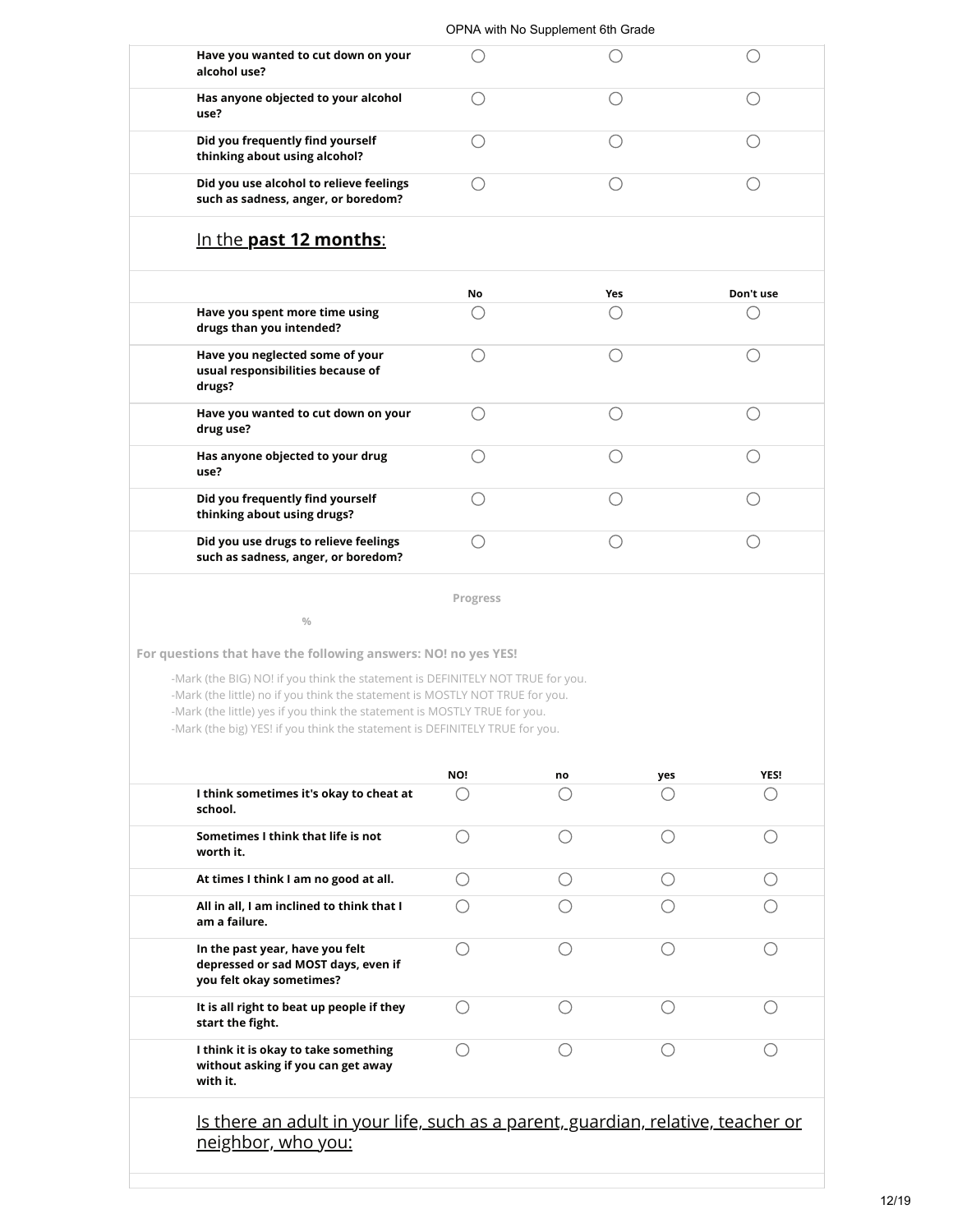|                                             | NO! | no | yes | YES! |
|---------------------------------------------|-----|----|-----|------|
| Feel very close to.                         |     |    |     |      |
| Share your thoughts and feelings<br>with.   |     |    |     |      |
| Enjoy spending time with.                   |     |    |     |      |
| Could ask for help if you had a<br>problem. |     |    |     |      |

#### How much do you think people risk harming themselves (physically or in <u>other ways) if they:</u>

| Smoke one or more packs of<br>cigarettes per day?                                                                                                                                                                                              | No Risk | <b>Slight Risk</b> | <b>Moderate Risk</b> | <b>Great Risk</b> |  |
|------------------------------------------------------------------------------------------------------------------------------------------------------------------------------------------------------------------------------------------------|---------|--------------------|----------------------|-------------------|--|
| Use a vaping product (a vape) or e-<br>cigarette (for tobacco or nicotine<br>purposes) once or twice a week?                                                                                                                                   |         |                    |                      |                   |  |
| Try marijuana once or twice? (This<br>includes: smoking marijuana, using<br>electronic vaping products for<br>marijuana only (a dab pen), or eating<br>or consuming marijuana through<br>infused foods such as candy, cookies,<br>etc.)        |         |                    |                      |                   |  |
| Use marijuana once or twice a week?<br>(This includes: smoking marijuana,<br>using electronic vaping products for<br>marijuana only (a dab pen), or eating<br>or consuming marijuana through<br>infused foods such as candy, cookies,<br>etc.) |         |                    |                      |                   |  |
| Take one or two drinks of an alcoholic<br>beverage (beer, wine, liquor) nearly<br>every day?                                                                                                                                                   |         |                    |                      |                   |  |
| Have five or more drinks of an<br>alcoholic beverage in a row once or<br>twice a week?                                                                                                                                                         |         |                    |                      |                   |  |
| Use prescription drugs without a<br>doctor telling them to take them?                                                                                                                                                                          |         |                    |                      |                   |  |

### What are the chances you would be seen as "cool" if you:

|                                                                                                                                                                         | No or Very<br>Little Chance | Little Chance | Some Chance | <b>Pretty Good</b><br>Chance | <b>Very Good</b><br>Chance |
|-------------------------------------------------------------------------------------------------------------------------------------------------------------------------|-----------------------------|---------------|-------------|------------------------------|----------------------------|
| <b>Smoked cigarettes?</b>                                                                                                                                               |                             |               |             |                              |                            |
| Used a vaping product (a vape) or e-<br>cigarette (for tobacco or nicotine<br>purposes)?                                                                                |                             |               |             |                              |                            |
| Worked hard at school?                                                                                                                                                  |                             |               |             |                              |                            |
| Began drinking alcoholic beverages<br>regularly, that is, at least once or<br>twice a month? (Do not include<br>drinking a few sips of wine for religious<br>purposes.) |                             |               |             |                              |                            |
| Defended someone who was being<br>verbally abused at school?                                                                                                            |                             |               |             |                              |                            |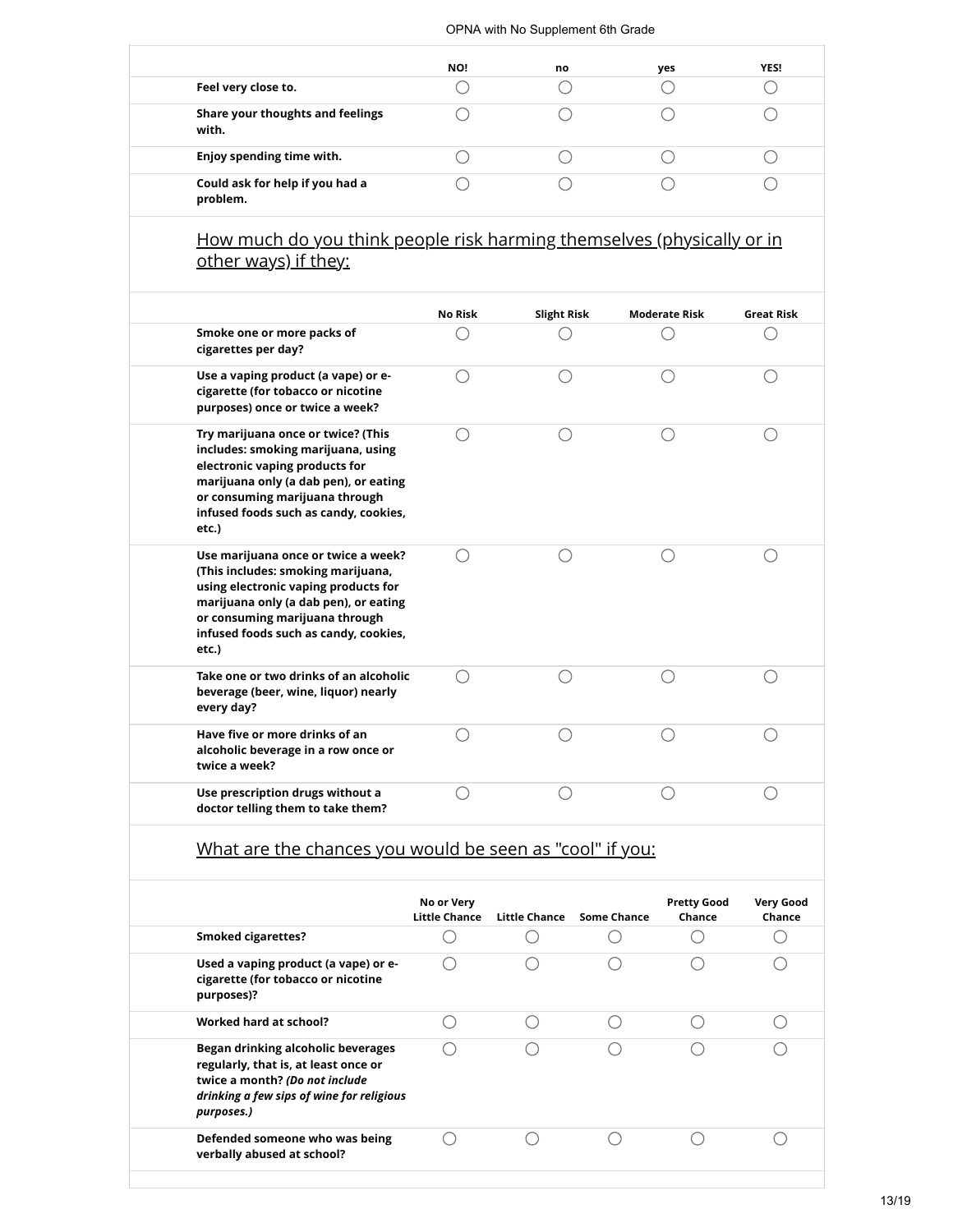| Used marijuana? (This includes:<br>smoking marijuana, using electronic<br>vaping products for marijuana only (a<br>dab pen), or eating or consuming<br>marijuana through infused foods<br>such as candy, cookies, etc.) |                                             |                                             |                     |                         | ( )                                         |
|-------------------------------------------------------------------------------------------------------------------------------------------------------------------------------------------------------------------------|---------------------------------------------|---------------------------------------------|---------------------|-------------------------|---------------------------------------------|
| Carried a handgun? (not guns carried<br>when hunting or while used in sport,<br>such as target shooting)                                                                                                                | ◯                                           | ∩                                           | ∩                   | ∩                       | $(\ )$                                      |
| Regularly volunteered to do<br>community service?                                                                                                                                                                       | $\left(\begin{array}{c} \end{array}\right)$ | ◯                                           | ◯                   | ∩                       | ◯                                           |
| During the past 30 days, how often did you:                                                                                                                                                                             |                                             |                                             |                     |                         |                                             |
|                                                                                                                                                                                                                         | All of the time                             | Most of the<br>time                         | Some of the<br>time | A little of the<br>time | None of the<br>time                         |
| Feel nervous?                                                                                                                                                                                                           |                                             | ( )                                         | 0                   | ()                      | $\bigcirc$                                  |
| Feel hopeless?                                                                                                                                                                                                          | ()                                          | ◯                                           | ()                  | ◯                       | ()                                          |
| Feel restless or fidgety?                                                                                                                                                                                               |                                             | ( )                                         | ()                  | ()                      | ()                                          |
| Feel so depressed that nothing could<br>cheer you up?                                                                                                                                                                   |                                             |                                             |                     |                         | ()                                          |
| Feel that everything was an effort?                                                                                                                                                                                     | ()                                          | $\left(\right)$                             | ()                  |                         | $\left(\begin{array}{c} \end{array}\right)$ |
|                                                                                                                                                                                                                         |                                             | $\left(\begin{array}{c} \end{array}\right)$ | ∩                   |                         | ◯                                           |
|                                                                                                                                                                                                                         |                                             |                                             |                     |                         |                                             |
| <b>Feel worthless?</b><br>Sometimes we don't know what we will do as adults, but we may have an<br>idea. Please answer how true these statements may be for you.<br>WHEN I AM AN ADULT I WILL:                          | NO!                                         | no                                          |                     | yes                     |                                             |
| Smoke cigarettes.<br>Use vaping products (vapes) or e-<br>cigarettes (for tobacco or nicotine<br>purposes).                                                                                                             | ()<br>0                                     | O<br>⊖                                      |                     | ()<br>0                 | O<br>0                                      |
| Drink beer, wine, or liquor. (Do not<br>include drinking a few sips of wine for<br>religious purposes.)                                                                                                                 |                                             |                                             |                     |                         |                                             |
| Use marijuana. (This includes:<br>smoking marijuana, using electronic<br>vaping products for marijuana only (a<br>dab pen), or eating or consuming<br>marijuana through infused foods such<br>as candy, cookies, etc.)  | ()                                          | С.                                          |                     | ()                      |                                             |
|                                                                                                                                                                                                                         | <b>Very False</b>                           | <b>Somewhat False</b>                       |                     | <b>Somewhat True</b>    |                                             |
| I do the opposite of what people tell<br>me, just to get them mad.                                                                                                                                                      |                                             |                                             |                     |                         | <b>YES!</b><br><b>Very True</b>             |
| I like to see how much I can get away<br>with.                                                                                                                                                                          | ( )                                         | ()                                          |                     |                         |                                             |
| I ignore rules that get in my way.                                                                                                                                                                                      | ∩                                           | ∩                                           |                     | ( )                     | ()                                          |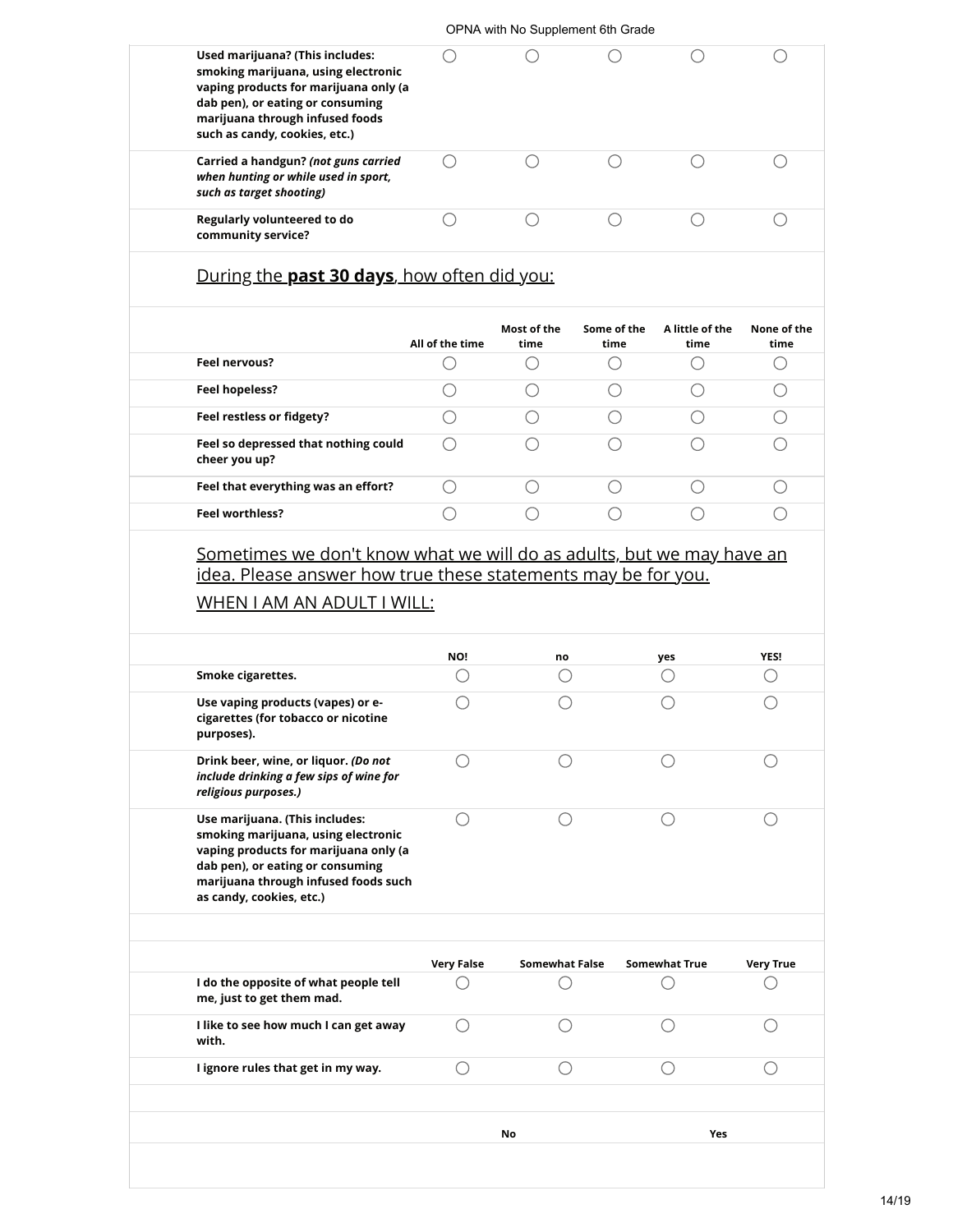|                                                                                                                                                                                                                                                                                                 |                                                         | OPNA with No Supplement 6th Grade |                    |                                             |
|-------------------------------------------------------------------------------------------------------------------------------------------------------------------------------------------------------------------------------------------------------------------------------------------------|---------------------------------------------------------|-----------------------------------|--------------------|---------------------------------------------|
| During the past 12 months, did you<br>ever feel so sad or hopeless almost<br>every day for two weeks or more in a<br>row that you stopped doing some<br>usual activities?                                                                                                                       |                                                         |                                   |                    |                                             |
| During the past 12 months, did you<br>ever seriously consider attempting<br>suicide?                                                                                                                                                                                                            | $\left(\begin{smallmatrix}1\\1\end{smallmatrix}\right)$ |                                   |                    | $\left(\begin{array}{c} \end{array}\right)$ |
| During the past 12 months, did you<br>make a plan about how you would<br>attempt suicide?                                                                                                                                                                                                       |                                                         |                                   |                    |                                             |
| During the past 12 months, how many times did you                                                                                                                                                                                                                                               |                                                         | 0 times                           |                    |                                             |
| actually attempt suicide?                                                                                                                                                                                                                                                                       |                                                         | 1 time                            |                    |                                             |
|                                                                                                                                                                                                                                                                                                 |                                                         | 2 or 3 times                      |                    |                                             |
|                                                                                                                                                                                                                                                                                                 |                                                         | 4 or 5 times                      |                    |                                             |
|                                                                                                                                                                                                                                                                                                 |                                                         |                                   | 6 or more times    |                                             |
| These questions ask about the neighborhood and community where you live.                                                                                                                                                                                                                        |                                                         |                                   |                    |                                             |
|                                                                                                                                                                                                                                                                                                 | Progress                                                |                                   |                    |                                             |
| $\frac{0}{0}$                                                                                                                                                                                                                                                                                   |                                                         |                                   |                    |                                             |
| How wrong do your friends feel it would be for you to:                                                                                                                                                                                                                                          |                                                         |                                   |                    |                                             |
|                                                                                                                                                                                                                                                                                                 | <b>Very Wrong</b>                                       | <b>Wrong</b>                      | A Little Bit Wrong | <b>Not Wrong at All</b>                     |
| Have one or two drinks of an alcoholic<br>beverage nearly every day?                                                                                                                                                                                                                            |                                                         |                                   | ⌒                  |                                             |
| <b>Smoke tobacco?</b>                                                                                                                                                                                                                                                                           | ()                                                      |                                   |                    |                                             |
| Use marijuana? (This includes:                                                                                                                                                                                                                                                                  |                                                         |                                   |                    |                                             |
| smoking marijuana, using electronic<br>vaping products for marijuana only (a<br>dab pen), or eating or consuming<br>marijuana through infused foods such<br>as candy, cookies, etc.)                                                                                                            |                                                         |                                   |                    |                                             |
| Use prescription drugs not prescribed<br>to you?                                                                                                                                                                                                                                                | ◯                                                       | О                                 | ◯                  | ◯                                           |
|                                                                                                                                                                                                                                                                                                 |                                                         |                                   |                    |                                             |
|                                                                                                                                                                                                                                                                                                 | Progress                                                |                                   |                    |                                             |
| $\frac{0}{0}$                                                                                                                                                                                                                                                                                   |                                                         |                                   |                    |                                             |
| The next few questions ask about your family. When answering these questions please think about the people<br>you consider to be your family, for example, parents, guardians, stepparents, grandparents, aunts, uncles, etc.<br>For questions that have the following answers: NO! no yes YES! |                                                         |                                   |                    |                                             |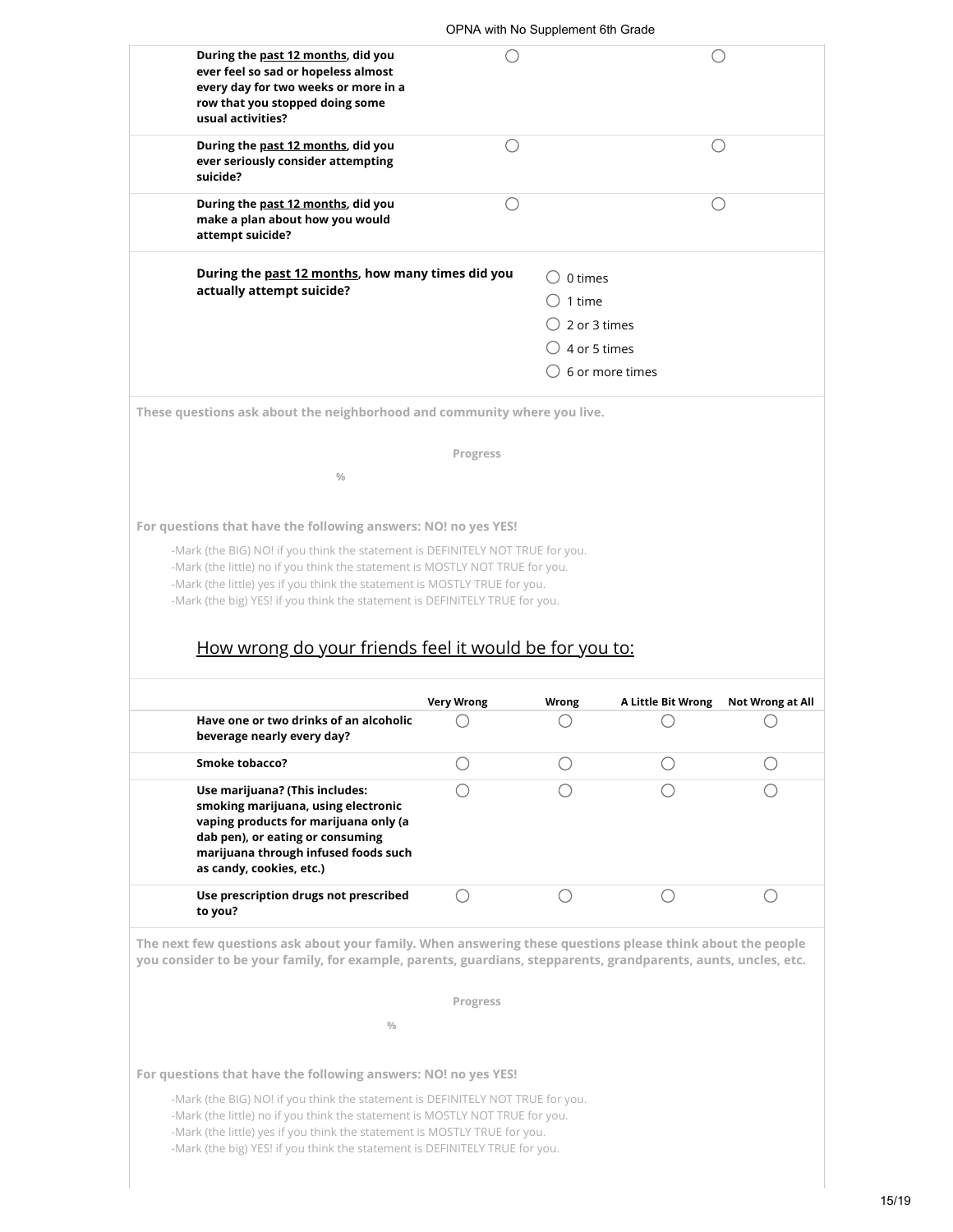| How often do your parents/guardians tell you they're<br>proud of you for something you've done? | Never or almost never<br>Sometimes<br>Often<br>All the time |
|-------------------------------------------------------------------------------------------------|-------------------------------------------------------------|
| My parents/guardians notice when I am doing a good<br>job and let me know about it.             | Never or almost never<br>Sometimes<br>Often<br>All the time |

## Have any of your brothers or sisters ever:

|                                                                                                                                                                                                                         | No        | <b>Yes</b> |           | I don't have any brothers<br>or sisters     |
|-------------------------------------------------------------------------------------------------------------------------------------------------------------------------------------------------------------------------|-----------|------------|-----------|---------------------------------------------|
| Drank beer, wine, or hard liquor (for<br>example, vodka, whiskey, or gin)? (Do<br>not include drinking a few sips of wine<br>for religious purposes.)                                                                   |           | ()         |           |                                             |
| Used marijuana? (This includes:<br>smoking marijuana, using electronic<br>vaping products for marijuana only (a<br>dab pen), or eating or consuming<br>marijuana through infused foods<br>such as candy, cookies, etc.) | ()        | ()         |           |                                             |
| <b>Smoked cigarettes?</b>                                                                                                                                                                                               | O         | $\bigcirc$ |           | $\left(\begin{array}{c} \end{array}\right)$ |
| Used a vaping product (a vape) or e-<br>cigarette (for tobacco or nicotine<br>purposes)?                                                                                                                                |           |            |           |                                             |
| Taken a handgun to school?                                                                                                                                                                                              | ()        | ()         |           | ()                                          |
| Been suspended or expelled from<br>school?                                                                                                                                                                              | 0         | 0          |           |                                             |
|                                                                                                                                                                                                                         |           |            |           |                                             |
| The rules in my family are clear.                                                                                                                                                                                       | NO!<br>() | no<br>()   | yes<br>() | <b>YES!</b><br>()                           |
| People in my family often insult or<br>yell at each other.                                                                                                                                                              |           |            |           |                                             |
| When I am not at home, one of my<br>parents/guardians knows where I am<br>and who I am with.                                                                                                                            | ◯         |            |           |                                             |
| We argue about the same things in my<br>family over and over.                                                                                                                                                           | ◯         |            |           |                                             |
| If you drank some beer or wine or<br>liquor (for example, vodka, whiskey,<br>or gin) without your<br>parents'/guardians' permission,<br>would you be caught by your parents?                                            | ()        | ()         |           | Ο                                           |
| My family has clear rules about<br>alcohol and drug use.                                                                                                                                                                |           |            |           |                                             |
| If you carried a handgun without your<br>parents'/guardians' permission,<br>would you be caught by your<br>parents/guardians?                                                                                           | ()        | ()         |           |                                             |
|                                                                                                                                                                                                                         |           |            |           |                                             |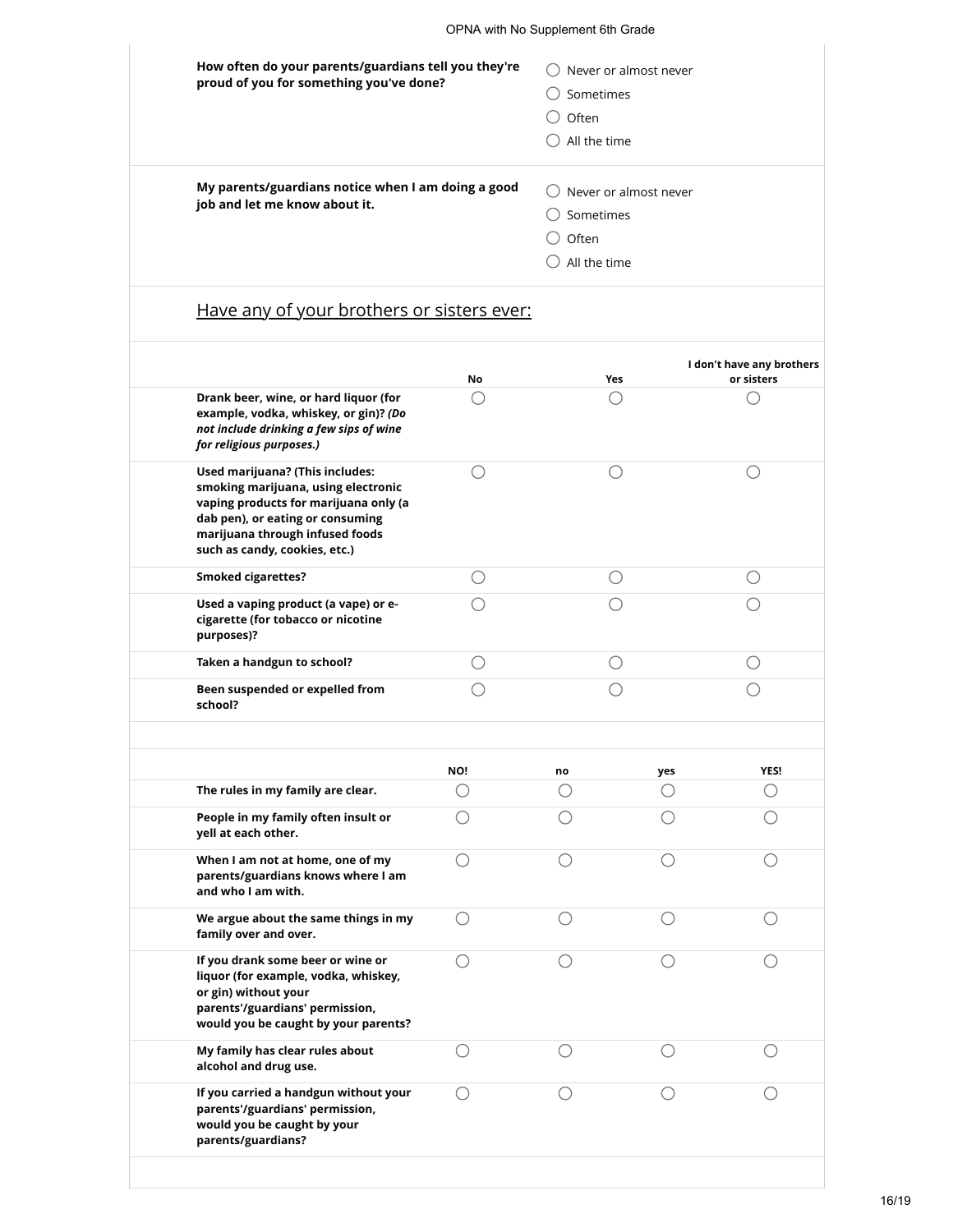|                                                                                                                | OPNA with No Supplement 6th Grade |    |     |      |
|----------------------------------------------------------------------------------------------------------------|-----------------------------------|----|-----|------|
| If you skipped school would you be<br>caught by your parents/guardians?                                        |                                   |    |     |      |
| Do you share your thoughts and<br>feelings with at least one of your<br>parents/guardians?                     |                                   |    |     |      |
| Do you feel very close to at least one<br>of your parents/guardians?                                           | Ω                                 |    |     |      |
|                                                                                                                | NO!                               | no | yes | YES! |
| My parents/guardians ask me what I<br>think before most family decisions<br>affecting me are made.             |                                   |    |     |      |
| If I had a personal problem, I could<br>ask my mom, dad, or guardian for<br>help.                              |                                   |    |     |      |
| My parents/guardians give me lots of<br>chances to do fun things with them.                                    |                                   |    |     |      |
| My parents/guardians ask if I've<br>gotten my homework done.                                                   |                                   |    |     |      |
| People in my family have serious<br>arguments.                                                                 |                                   |    |     |      |
| Would your parents/guardians know if<br>you did not come home on time?                                         |                                   |    |     |      |
| It is important to be honest with your<br>parents/guardians, even if they<br>become upset or you get punished. |                                   |    |     |      |

|                                                                                                                                                                                                                        | <b>Very Wrong</b> | <b>Wrong</b> | A Little Bit Wrong      | Not Wrong at All |
|------------------------------------------------------------------------------------------------------------------------------------------------------------------------------------------------------------------------|-------------------|--------------|-------------------------|------------------|
| Have 1 to 2 drinks of beer, wine, or<br>hard liquor (for example, vodka,<br>whiskey, gin) nearly every day?                                                                                                            |                   |              |                         |                  |
| <b>Smoke cigarettes?</b>                                                                                                                                                                                               |                   |              |                         |                  |
| Use a vaping product (a vape) or e-<br>cigarette (for tobacco or nicotine<br>purposes)?                                                                                                                                |                   |              |                         |                  |
| Use marijuana? (This includes:<br>smoking marijuana, using electronic<br>vaping products for marijuana only (a<br>dab pen), or eating or consuming<br>marijuana through infused foods such<br>as candy, cookies, etc.) |                   |              |                         |                  |
| Steal something worth more than \$5?                                                                                                                                                                                   |                   |              |                         |                  |
| Draw graffiti, write things, or draw<br>pictures on buildings or other<br>property (without the owner's<br>permission)?                                                                                                |                   |              |                         |                  |
| Pick a fight with someone?                                                                                                                                                                                             |                   |              |                         |                  |
| Use prescription drugs without a<br>doctor telling you to take them?                                                                                                                                                   |                   |              |                         |                  |
| About how many adults (over 21) have you known personally who in the<br><u>past year have:</u>                                                                                                                         |                   |              |                         |                  |
|                                                                                                                                                                                                                        | 0                 | 1            | $\overline{2}$<br>$3-4$ | 5+               |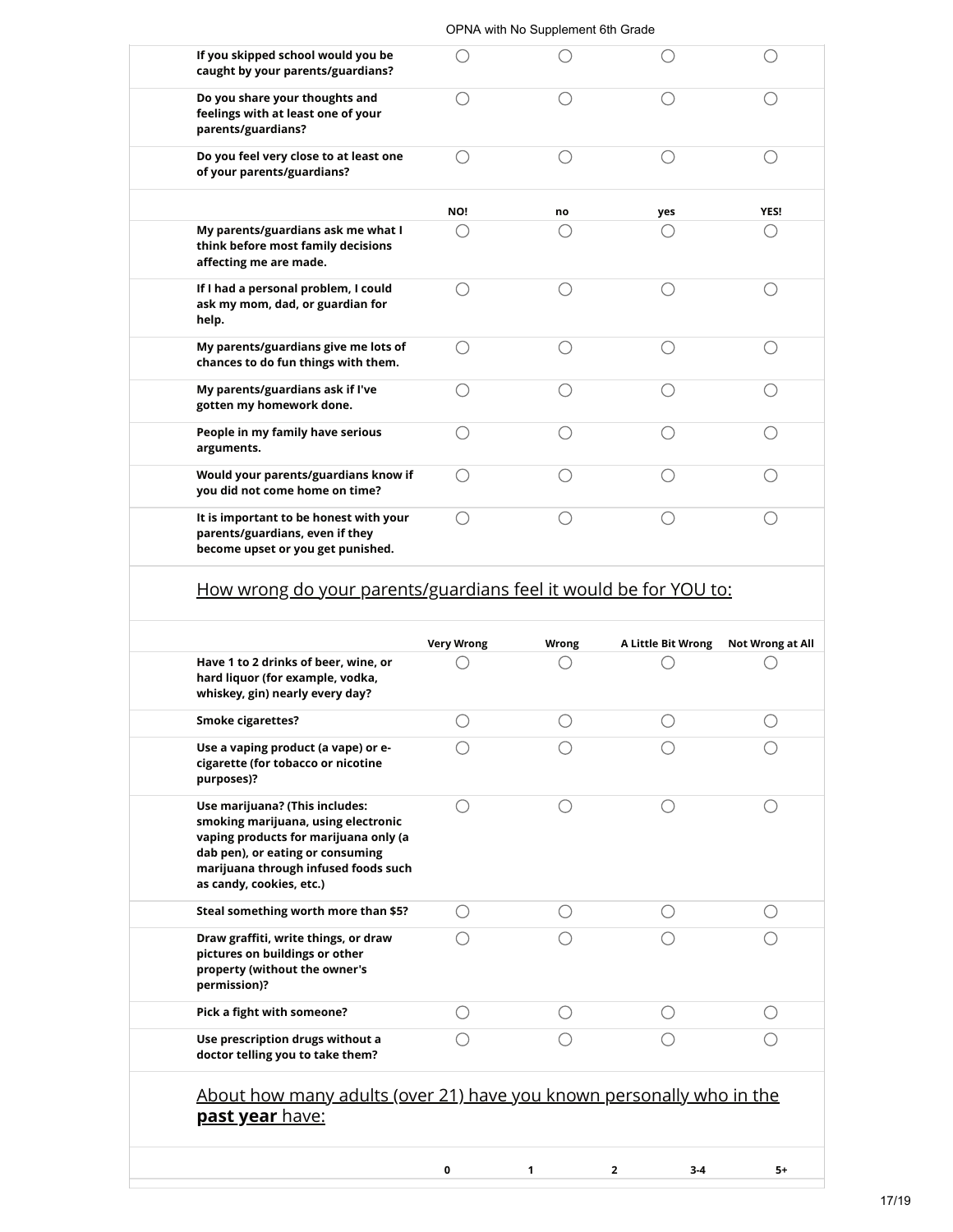| Used marijuana (This includes:<br>smoking marijuana, using electronic                                                                                                                                                                                                                                                                                                                                                       |                           | OPNA with No Supplement 6th Grade |                                                                                                                                                      |                   |                                             |  |
|-----------------------------------------------------------------------------------------------------------------------------------------------------------------------------------------------------------------------------------------------------------------------------------------------------------------------------------------------------------------------------------------------------------------------------|---------------------------|-----------------------------------|------------------------------------------------------------------------------------------------------------------------------------------------------|-------------------|---------------------------------------------|--|
| vaping products for marijuana only (a<br>dab pen), or eating or consuming<br>marijuana through infused foods<br>such as candy, cookies, etc.), crack,<br>cocaine, or other drugs?                                                                                                                                                                                                                                           |                           |                                   |                                                                                                                                                      |                   |                                             |  |
| Sold or dealt drugs?                                                                                                                                                                                                                                                                                                                                                                                                        | O                         | O                                 | $\left(\begin{array}{c} \end{array}\right)$                                                                                                          | ()                | $\left(\begin{array}{c} \end{array}\right)$ |  |
| Done other things that could get<br>them in trouble with the police, like<br>stealing, selling stolen goods,<br>mugging or assaulting others, etc?                                                                                                                                                                                                                                                                          | 〔 〕                       |                                   |                                                                                                                                                      |                   |                                             |  |
| Gotten drunk or high?                                                                                                                                                                                                                                                                                                                                                                                                       | ()                        | ()                                | ()                                                                                                                                                   | $\left(\ \right)$ | ()                                          |  |
| Has anyone close to you (someone you lived with or a<br>close family member) ever had an alcohol or drug<br>problem?                                                                                                                                                                                                                                                                                                        |                           | $\bigcirc$ No                     | ○ Yes                                                                                                                                                |                   |                                             |  |
| Have any of your family members been incarcerated<br>(in a prison or detention center) in the past year?<br>(Mark all that apply.)                                                                                                                                                                                                                                                                                          |                           |                                   | No one in my family<br>Father<br>Mother<br>Other adult family member (18 years or<br>older)<br>Other non-adult family member (under 18<br>years old) |                   |                                             |  |
| Beginning in early 2020, the United States, along with the rest of the world, experienced the coronavirus disease<br>(COVID-19) pandemic. As part of the response to this pandemic, schools and businesses were closed and people                                                                                                                                                                                           | Progress<br>$\frac{0}{0}$ |                                   |                                                                                                                                                      |                   |                                             |  |
|                                                                                                                                                                                                                                                                                                                                                                                                                             |                           |                                   |                                                                                                                                                      |                   |                                             |  |
| During the COVID-19 pandemic, how often was your<br>mental health not good? (Poor mental health includes<br>stress, anxiety, and depression.)                                                                                                                                                                                                                                                                               |                           |                                   | Never<br>Rarely<br>Sometimes<br>Most of the time<br>Always                                                                                           |                   |                                             |  |
| were required to stay at home. Depending on where you live, your experience with the pandemic might still be<br>going on now, or your community and your school might be somewhat back to normal. The next questions ask<br>about your experiences during this time, whether in the past or continuing now.<br>Do you agree or disagree that you drank more alcohol<br>during the COVID-19 pandemic than before it started? |                           | $\bigcirc$ Agree                  | $\bigcirc$ Strongly Agree<br>Not Sure<br>Disagree<br><b>Strongly Disagree</b>                                                                        |                   |                                             |  |